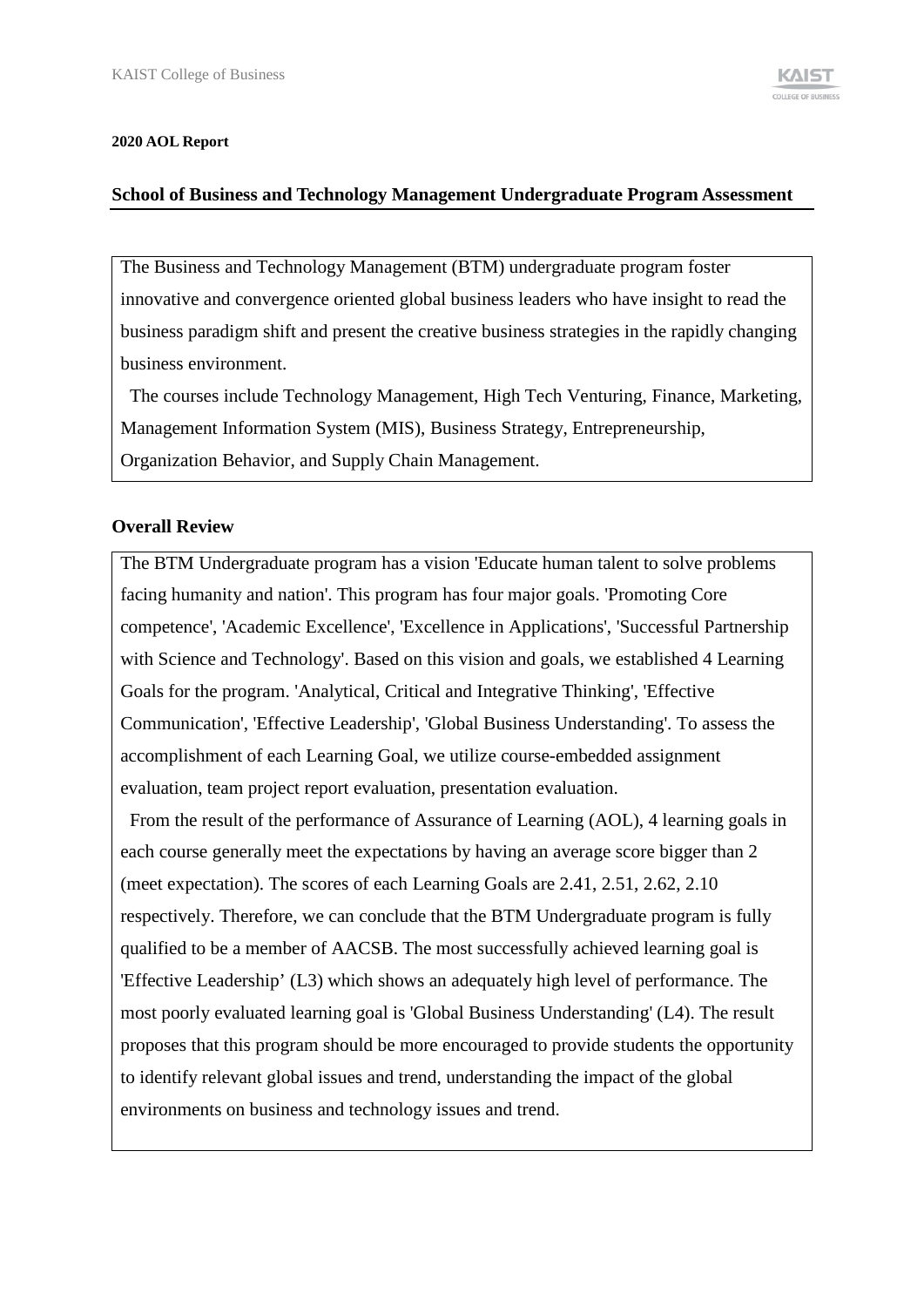- Total number of courses: 32 (Spring: 9, Fall: 13, Spring-Fall: 10 )
- Total number of graduates: 8 (February:8)
- Total number of enrollment:
	- Spring: 65
	- Fall: 62
- Sample: 10 (Necessary sample: 15% of enrollment= 9.75)
- Assessment courses

| L11 | MSB 200. Introduction to Business Management |
|-----|----------------------------------------------|
| L12 | MSB 200. Introduction to Business Management |
| L21 | MSB 237. Introduction to MIS                 |
| L22 | MSB 237. Introduction to MIS                 |
| L31 | MSB 238. Organizational Behavior             |
| L32 | MSB 238. Organizational Behavior             |
| L41 | MSB 204. Technology Management               |
| L42 | MSB 204. Technology Management               |
|     |                                              |

# **Overview of Assessment**

| <b>Business and Technology Management Undergraduate Assessment:</b><br><b>Assessment Learning Goal 1</b>                                                                                                                                       |                                           |                                          |  |
|------------------------------------------------------------------------------------------------------------------------------------------------------------------------------------------------------------------------------------------------|-------------------------------------------|------------------------------------------|--|
| Learning Goal 1 Analytical, Critical, and Integrative Thinking - Students apply analytical,                                                                                                                                                    |                                           |                                          |  |
| critical and integrative thinking                                                                                                                                                                                                              |                                           |                                          |  |
| <b>Learning Objective</b>                                                                                                                                                                                                                      | <b>Sample</b>                             | <b>Methods</b>                           |  |
| L11) Students can<br>synthesize and apply the<br>information within and<br>across disciplines.<br>L12) Students can<br>formulate, identify and<br>apply an appropriate,<br>qualitative or quantitative<br>methodology for solving<br>problems. | Students enrolled in<br>$MSB200 (N = 29)$ | <b>Team Project Report</b><br>Evaluation |  |
| <b>Findings</b>                                                                                                                                                                                                                                |                                           |                                          |  |
|                                                                                                                                                                                                                                                |                                           |                                          |  |

The average scores for L11 and L12 are 2.428 and 2.397 respectively.

\* 1 (Fails to Meet Expectations) 2 (Meets Expectations) 3 (Exceed Expectation)

The overall score implies that most graduates acquired sufficient understanding of Analytical, Critical, and Integrative Thinking.

The average scores are slightly lower than last year (2.52 for L1, 2.48 for L2)

All of the students (29/29) meet expectations for L11 and L12. (No points lower than 2 for all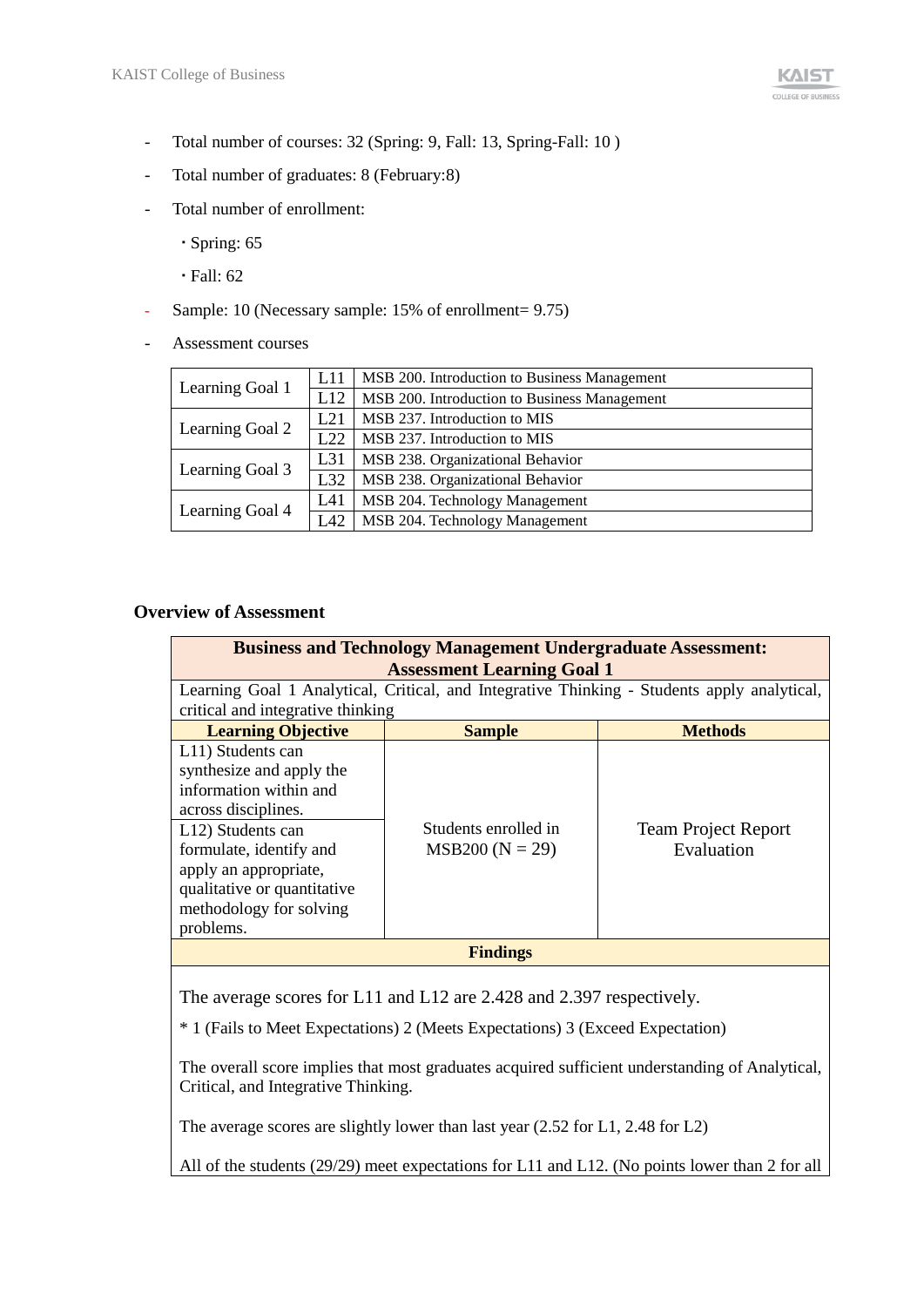### traits in L1 and L12)

79.6%(23/29) of students show high performance for inter-disciplinary alternatives when applying the information across disciplines. (Trait2 for L11)

26.1%(6/23) of students exceed the expectation for Understand and apply inter-disciplinary theory and knowledge which is the lowest high performance student percentage among the L1 trait (Trait 4 for L12)

65.5%(10/29) of students show high-performance for problem finding (Trait 1 for L12)

44.8%(13/29) of students also successfully use proper methods and tools for analysis(Trait 3 for L12)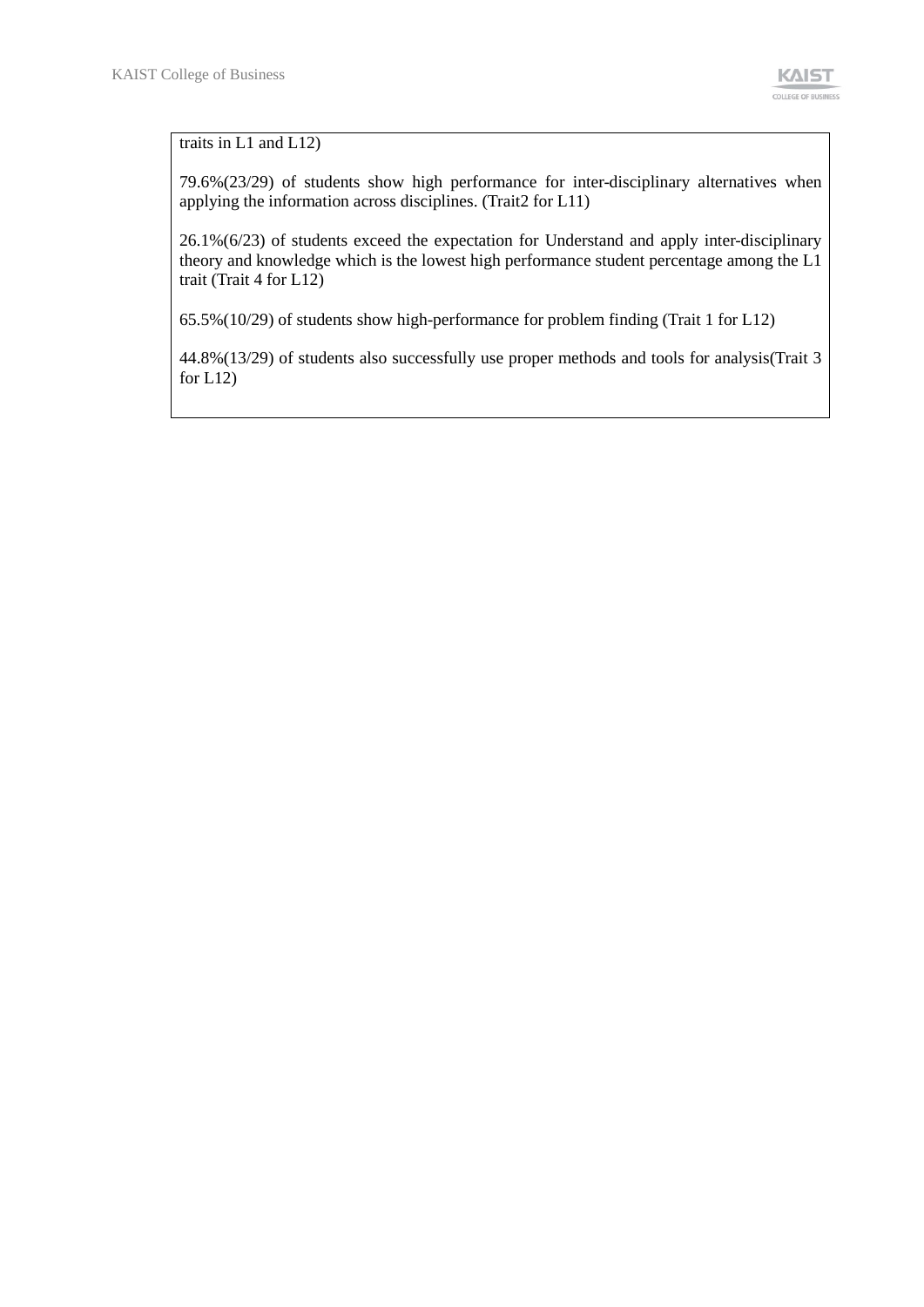| <b>Business and Technology Management Undergraduate Assessment:</b>               |                              |  |  |  |
|-----------------------------------------------------------------------------------|------------------------------|--|--|--|
| <b>Assessment Learning Goal 2</b>                                                 |                              |  |  |  |
| Learning Goal 2 Effective Communication - Students become effective communicators |                              |  |  |  |
| <b>Sample</b>                                                                     | <b>Methods</b>               |  |  |  |
|                                                                                   |                              |  |  |  |
|                                                                                   |                              |  |  |  |
| Students enrolled in                                                              |                              |  |  |  |
| $MSB237 (N = 45)$                                                                 | <b>Assignment Evaluation</b> |  |  |  |
|                                                                                   |                              |  |  |  |
|                                                                                   |                              |  |  |  |
| <b>Findings</b>                                                                   |                              |  |  |  |
|                                                                                   |                              |  |  |  |

The average scores for L21 and L22 are 2.517 and 2.511 respectively.

\* 1 (Fails to Meet Expectations) 2 (Meets Expectations) 3 (Exceed Expectation)

L21 and L22 meet expectations successfully. It means all students have achieved Effective communication.

The achievement in the production of valid reports written in English (L21) is higher than that in efficient presentation and delivering ideas. Especially, achievement in English spelling and grammar (Trait3 for L21) is the highest among traits.

2.2% (1/45) of students have difficulty in English spelling and grammar (Trait 3 for L21) but 64% (29/45) of students achieved 3 points.

Except for T3(T1, T2, T4) for L21, all traits meet expectations successfully

57.8%(21/45) of students exceed expectations successfully with the quality of slides in their presentation. (Trait 2 for L22)

2.2%(1/45) of students has difficulty in Professionalism in presentation (Trait 4 for L22)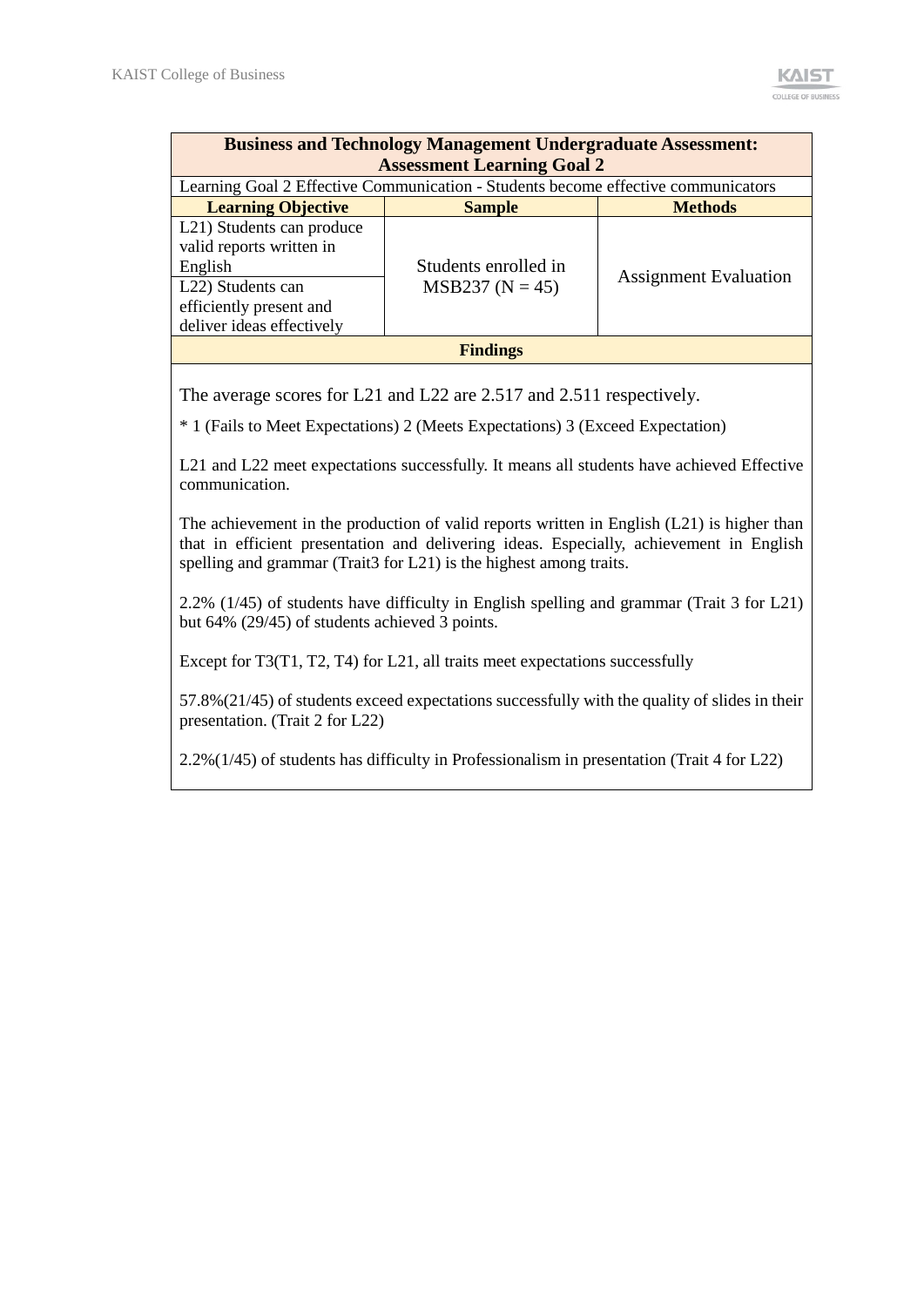| <b>Business and Technology Management Undergraduate Assessment:</b><br><b>Assessment Learning Goal 3</b> |                                                                                                        |                                |  |  |  |
|----------------------------------------------------------------------------------------------------------|--------------------------------------------------------------------------------------------------------|--------------------------------|--|--|--|
| <b>Learning Objective</b>                                                                                | Learning Goal 3 Effective Leadership - Students will have effective leadership skills<br><b>Sample</b> | <b>Methods</b>                 |  |  |  |
| L <sub>31</sub> . Students will                                                                          |                                                                                                        |                                |  |  |  |
| demonstrate                                                                                              |                                                                                                        |                                |  |  |  |
| characteristics that                                                                                     |                                                                                                        |                                |  |  |  |
| contribute to effective                                                                                  | Students enrolled in                                                                                   | <b>Presentation Evaluation</b> |  |  |  |
| teams                                                                                                    | $MSB 238 (N = 50)$                                                                                     |                                |  |  |  |
| L32. Students employ                                                                                     |                                                                                                        |                                |  |  |  |
| leadership and                                                                                           |                                                                                                        |                                |  |  |  |
| collaborative skills                                                                                     |                                                                                                        |                                |  |  |  |
| <b>Findings</b>                                                                                          |                                                                                                        |                                |  |  |  |

The average scores for L31 and L32 are 2.693 and 2.547 respectively.

\* 1 (Fails to Meet Expectations) 2 (Meets Expectations) 3 (Exceed Expectation)

L31 and L32 meet expectations successfully.

The scores of both L31 and L32 are less lower than last year(2.84 for L31, 2.83 for L32)

4%(2/50) of students have difficulty in contributions for making effective leadership ( Trait 3 for L31)

72%(35/50) of students show high performance for commitment (Trait1 for L31)

All students meet expectations for balance between task and interpersonal relation. ( Trait 2 for L32)

52%(26/50) of students exceed expectation with sharing vision (Trait 1 for L32)

2%(1/50) of students have difficulty in facilitating communication (Trait2 for L32)

2%(1/50) of students have difficulty in stays on track for collaborative skills (Trait3 for L32)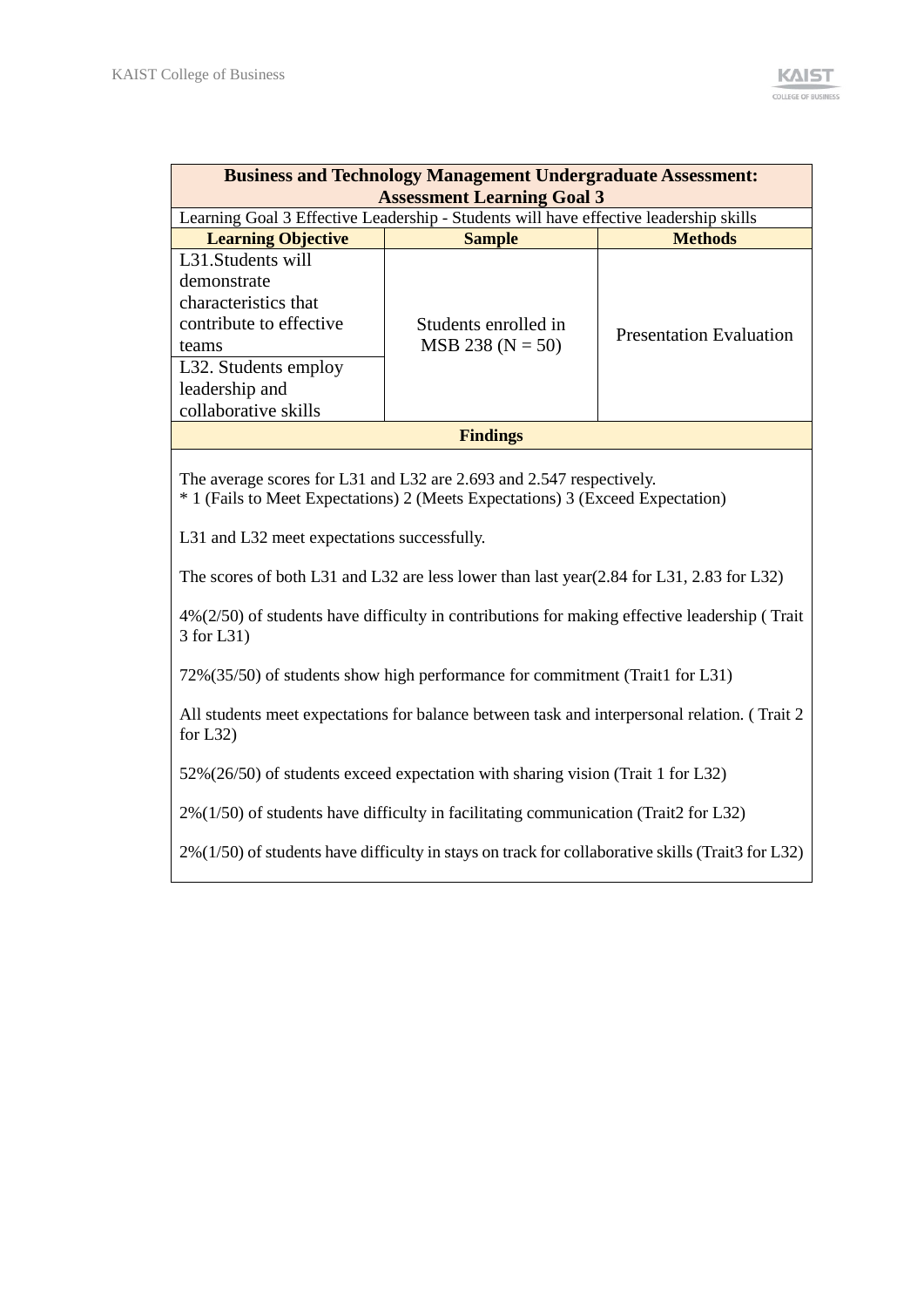| <b>Business and Technology Management Undergraduate Assessment:</b><br><b>Assessment Learning Goal 4</b>                                                                                                                                                              |                                          |                                           |  |
|-----------------------------------------------------------------------------------------------------------------------------------------------------------------------------------------------------------------------------------------------------------------------|------------------------------------------|-------------------------------------------|--|
| Learning Goal 4 Global Business Understanding - Students acquire global business<br>understanding                                                                                                                                                                     |                                          |                                           |  |
| <b>Learning Objective</b>                                                                                                                                                                                                                                             | <b>Sample</b>                            | <b>Methods</b>                            |  |
| L <sub>41</sub> ) Students will be able<br>to identify relevant global<br>issues and trend<br>L <sub>42</sub> ) Students will be able<br>to understand the impact<br>of the global environments<br>business<br>and<br>$\mathbf{on}$<br>technology issues and<br>trend | Student enrolled in MSB204<br>$(N = 23)$ | <b>Project Presentation</b><br>Evaluation |  |
| <b>Findings</b>                                                                                                                                                                                                                                                       |                                          |                                           |  |

The average scores for L41 and L42 are 2.087 and 2.109 respectively.

\* 1 (Fails to Meet Expectations) 2 (Meets Expectations) 3 (Exceed Expectation)

The scores for L41 and L42 are lower than last year (2.643 for L41, 2.688 for L42)

The average score for L4 is the lowest among the Learning goals.

17.4%(4/23) of students have difficulty with global issues (Trait 2 for L41)

26.9%(6/23) of students have difficulty in understanding cultural differences (Trait 3 for L41)

87.0%(20/23) of students meet expectation but 13%(3/20) of student have difficulty in the knowledge of global issues in business/Economic & technology (Trait1 for L42)

26.1%(6/23) of students exceed expectation for understanding the impact of global business and technology issues (Trait2 for L42)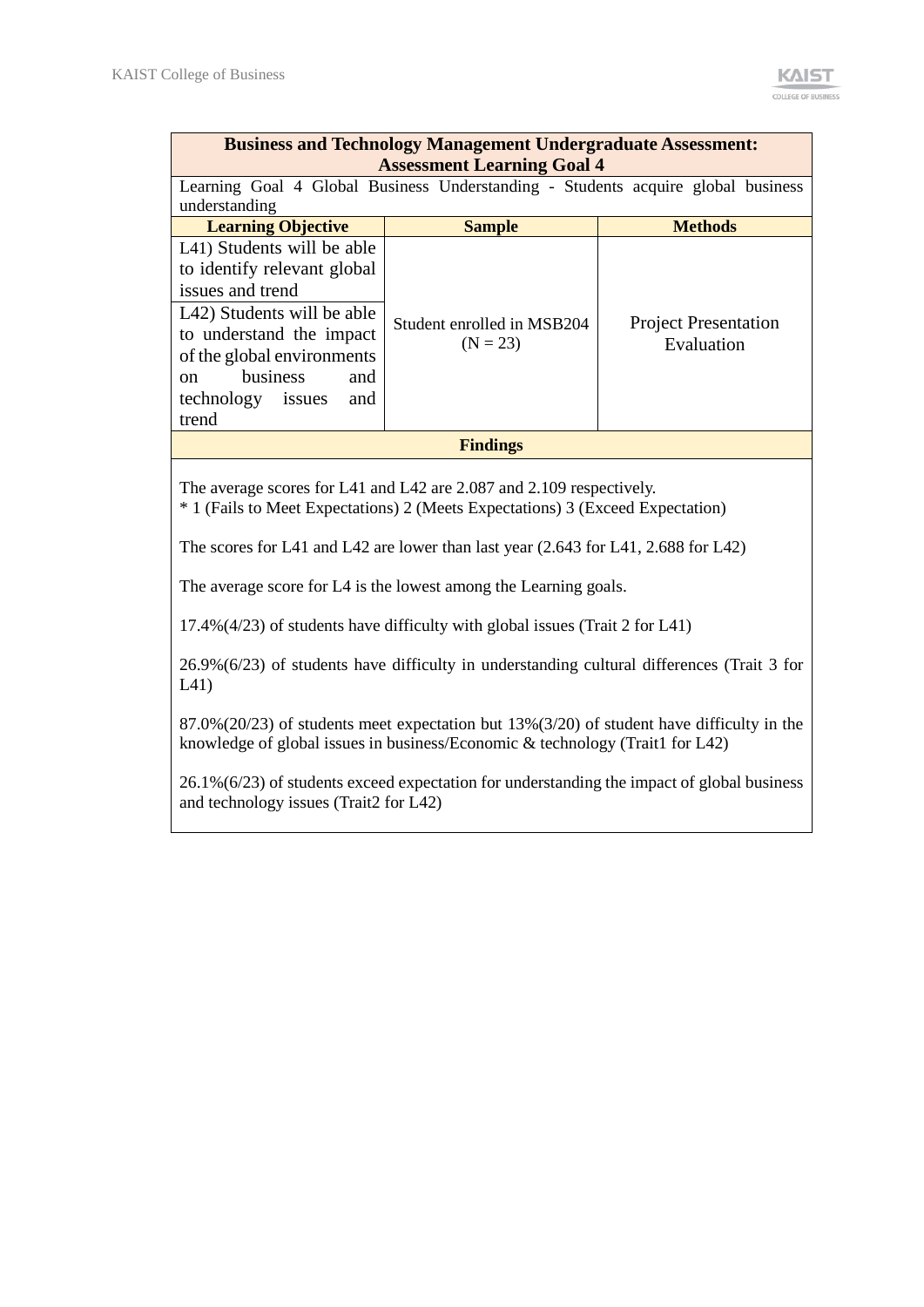

# **Data Analysis and Results**

| <b>Assessment Learning Goal 1 (L1): MSB200_Introduction to Business Management</b> |                                                                                                                   |                                                       |                                             |                                                                                   |                                         |
|------------------------------------------------------------------------------------|-------------------------------------------------------------------------------------------------------------------|-------------------------------------------------------|---------------------------------------------|-----------------------------------------------------------------------------------|-----------------------------------------|
|                                                                                    | L1: Analytical, Critical, and Integrative Thinking - Students apply analytical, critical and integrative thinking |                                                       |                                             |                                                                                   |                                         |
| <b>Learning Goal</b>                                                               | L11: Students can synthesize and apply the information within and across disciplines                              |                                                       |                                             |                                                                                   |                                         |
| <b>Traits</b>                                                                      | <b>T1. Identification of</b><br>research/project issues                                                           | <b>T2. Iinter-disciplinary</b><br><b>alternatives</b> | <b>T3. Effective research</b><br>capability | <b>T4. Understand and</b><br>apply inter-<br>disciplinary theory and<br>knowledge | <b>T5. Verify suggested</b><br>findings |
| <b>Students</b>                                                                    | 29                                                                                                                | 29                                                    | 29                                          | 29                                                                                | 29                                      |
| 1                                                                                  | 3                                                                                                                 | 3                                                     | $\overline{2}$                              | $\overline{2}$                                                                    | 3                                       |
| $\overline{2}$                                                                     | 3                                                                                                                 | 3                                                     | $\overline{2}$                              | $\overline{2}$                                                                    | 3                                       |
| $\overline{\mathbf{3}}$                                                            | $\overline{2}$                                                                                                    | $\overline{2}$                                        | $\overline{2}$                              | 3                                                                                 | $\overline{2}$                          |
| 4                                                                                  | 3                                                                                                                 | 3                                                     | $\overline{2}$                              | $\overline{2}$                                                                    | 3                                       |
| 5                                                                                  | 3                                                                                                                 | 3                                                     | $\overline{2}$                              | $\overline{2}$                                                                    | 3                                       |
| 6                                                                                  | 3                                                                                                                 | 3                                                     | $\overline{2}$                              | $\overline{2}$                                                                    | 3                                       |
| 7                                                                                  | $\overline{2}$                                                                                                    | 3                                                     | 3                                           | $\overline{2}$                                                                    | $\overline{2}$                          |
| 8                                                                                  | 3                                                                                                                 | 3                                                     | $\overline{2}$                              | $\overline{2}$                                                                    | 3                                       |
| 9                                                                                  | 3                                                                                                                 | $\overline{3}$                                        | $\overline{2}$                              | $\overline{2}$                                                                    | 3                                       |
| 10                                                                                 | 3                                                                                                                 | 3                                                     | $\overline{2}$                              | $\mathfrak{2}$                                                                    | 3                                       |
| 11                                                                                 | 3                                                                                                                 | 3                                                     | $\overline{2}$                              | $\overline{2}$                                                                    | 3                                       |
| 12                                                                                 | 3                                                                                                                 | 3                                                     | $\overline{2}$                              | $\overline{2}$                                                                    | 3                                       |
| 13                                                                                 | 3                                                                                                                 | 3                                                     | $\overline{2}$                              | $\overline{2}$                                                                    | $\overline{3}$                          |
| 14                                                                                 | $\overline{2}$                                                                                                    | 3                                                     | 3                                           | $\overline{2}$                                                                    | $\overline{2}$                          |
| 15                                                                                 | $\overline{2}$                                                                                                    | 3                                                     | $\overline{3}$                              | $\overline{2}$                                                                    | $\overline{2}$                          |
| 16                                                                                 | $\overline{2}$                                                                                                    | $\mathfrak{Z}$                                        | 3                                           | $\overline{2}$                                                                    | $\overline{2}$                          |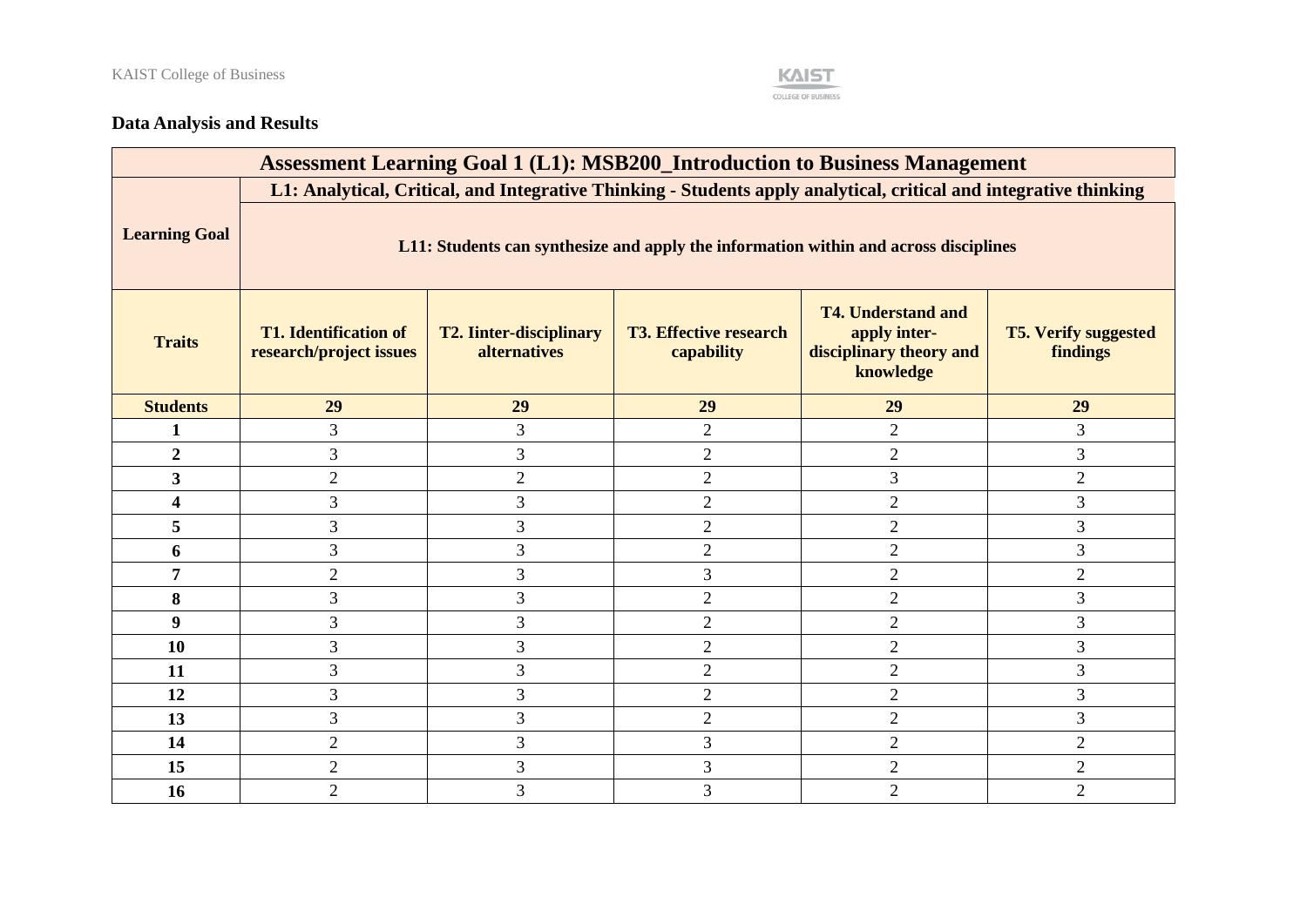

COLLEGE OF BUSINESS

| 17                   | 2              | 2              | $\overline{c}$   | $\overline{3}$ | $\mathbf{2}$   |
|----------------------|----------------|----------------|------------------|----------------|----------------|
| 18                   | $\overline{2}$ | $\overline{2}$ | $\overline{2}$   | $\mathfrak{Z}$ | $\overline{2}$ |
| 19                   | 3              | $\mathfrak{Z}$ | $\overline{2}$   | $\overline{2}$ | 3              |
| 20                   | 3              | $\mathfrak{Z}$ | $\overline{2}$   | $\overline{2}$ | $\overline{3}$ |
| 21                   | $\overline{2}$ | $\overline{2}$ | $\overline{2}$   | $\mathfrak{Z}$ | $\overline{2}$ |
| 22                   | $\overline{2}$ | $\mathfrak{Z}$ | $\overline{2}$   | $\overline{2}$ | $\overline{2}$ |
| 23                   | $\overline{2}$ | $\overline{3}$ | $\overline{2}$   | $\overline{2}$ | $\overline{2}$ |
| 24                   | $\overline{2}$ | 3              | $\overline{2}$   | $\overline{2}$ | $\mathbf{2}$   |
| 25                   | $\overline{2}$ | 3              | 3                | $\mathfrak{2}$ | $\overline{2}$ |
| 26                   | $\overline{2}$ | $\overline{2}$ | $\overline{2}$   | 3              | $\overline{2}$ |
| 27                   | $\overline{2}$ | 3              | 3                | $\overline{2}$ | $\overline{2}$ |
| 28                   | $\overline{2}$ | 3              | 3                | $\overline{2}$ | $\overline{2}$ |
| 29                   | $\overline{2}$ | 2              | $\overline{2}$   | $\mathfrak{Z}$ | $\overline{2}$ |
| # of 3 point         | 13             | 23             | $\overline{7}$   | 6              | 13             |
| # of 2 point         | 16             | 6              | 22               | 23             | 16             |
| # of 1 point         | $\bf{0}$       | $\mathbf{0}$   | $\boldsymbol{0}$ | $\bf{0}$       | $\mathbf{0}$   |
| <b>Total Score</b>   | 71             | 81             | 65               | 64             | 71             |
| <b>Average</b>       | 2.448          | 2.793          | 2.241            | 2.207          | 2.448          |
| <b>Total Average</b> | 2.428          |                |                  |                |                |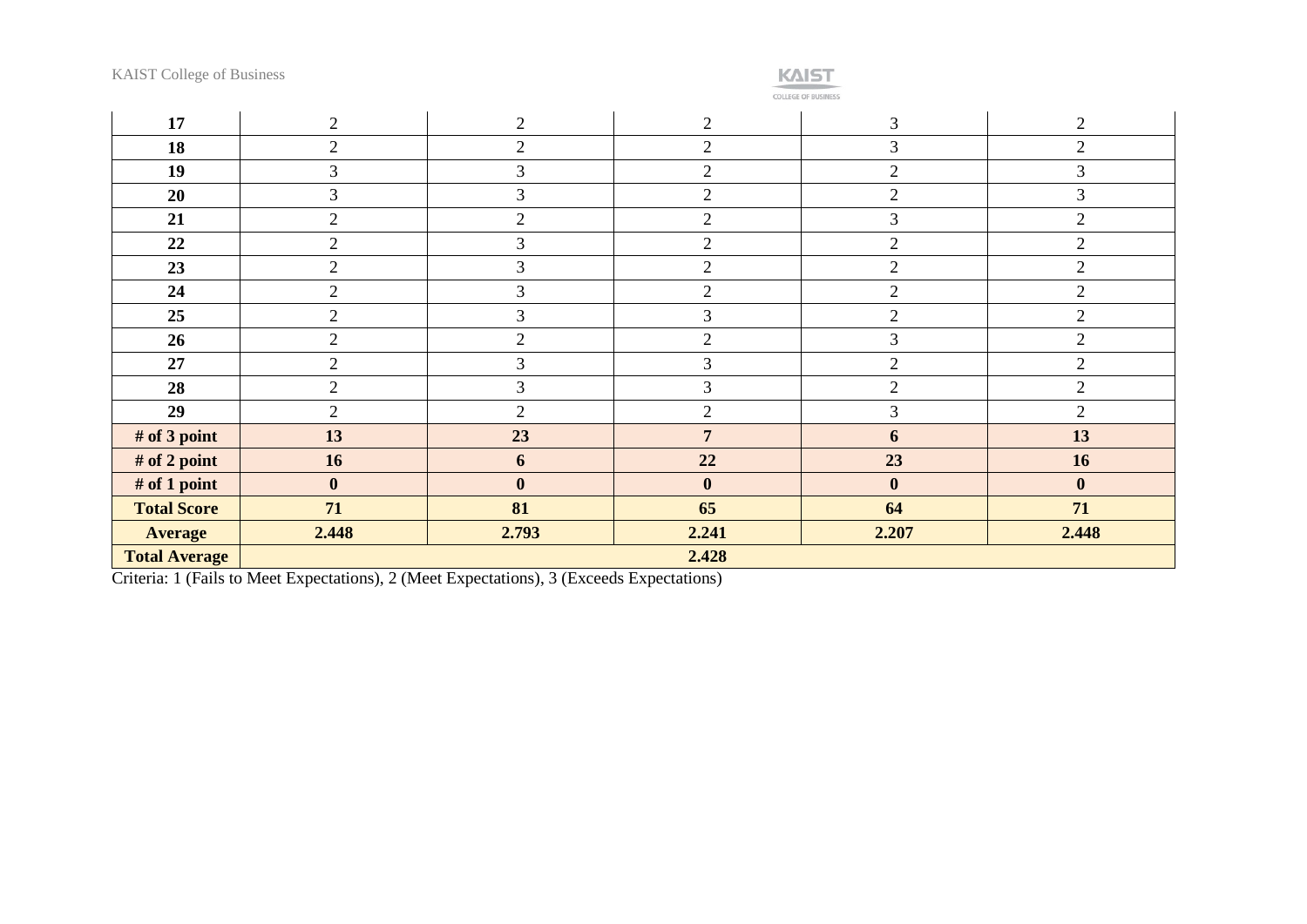**KAIST** 

| <b>Assessment Learning Goal 1 (L1): MSB200_Introduction to Business Management</b> |                                                                                                                                 |                                                                                                                   |                                                         |                                   |  |
|------------------------------------------------------------------------------------|---------------------------------------------------------------------------------------------------------------------------------|-------------------------------------------------------------------------------------------------------------------|---------------------------------------------------------|-----------------------------------|--|
|                                                                                    |                                                                                                                                 | L1: Analytical, Critical, and Integrative Thinking - Students apply analytical, critical and integrative thinking |                                                         |                                   |  |
| <b>Learning Goal</b>                                                               | L12: Students can formulate, identify and apply an appropriate, qualitative or quantitative methodology for solving<br>problems |                                                                                                                   |                                                         |                                   |  |
| <b>Traits</b>                                                                      | <b>T1. Problem finding</b>                                                                                                      | <b>T2. Quantitative or</b><br>qualitative techniques                                                              | <b>T3. Use proper methods and</b><br>tools for analysis | <b>T4. Consistent conclusions</b> |  |
| <b>Students</b>                                                                    | 29                                                                                                                              | 29                                                                                                                | 29                                                      | 29                                |  |
| 1                                                                                  | 3                                                                                                                               | $\overline{2}$                                                                                                    | 3                                                       | 3                                 |  |
| $\boldsymbol{2}$                                                                   | 3                                                                                                                               | $\overline{2}$                                                                                                    | 3                                                       | 3                                 |  |
| 3                                                                                  | 3                                                                                                                               | $\mathbf{2}$                                                                                                      | $\overline{2}$                                          | $\overline{2}$                    |  |
| 4                                                                                  | 3                                                                                                                               | $\sqrt{2}$                                                                                                        | 3                                                       | 3                                 |  |
| 5                                                                                  | 3                                                                                                                               | $\overline{2}$                                                                                                    | 3                                                       | 3                                 |  |
| 6                                                                                  | 3                                                                                                                               | $\overline{2}$                                                                                                    | 3                                                       | $\mathbf{2}$                      |  |
| 7                                                                                  | $\mathfrak{2}$                                                                                                                  | 3                                                                                                                 | $\mathbf{2}$                                            | $\mathbf{2}$                      |  |
| 8                                                                                  | 3                                                                                                                               | $\sqrt{2}$                                                                                                        | 3                                                       | 3                                 |  |
| 9                                                                                  | 3                                                                                                                               | $\overline{2}$                                                                                                    | 3                                                       | $\overline{2}$                    |  |
| 10                                                                                 | 3                                                                                                                               | $\overline{2}$                                                                                                    | 3                                                       | 3                                 |  |
| 11                                                                                 | 3                                                                                                                               | $\overline{2}$                                                                                                    | 3                                                       | 3                                 |  |
| 12                                                                                 | 3                                                                                                                               | 2                                                                                                                 | 3                                                       | $\overline{2}$                    |  |
| 13                                                                                 | 3                                                                                                                               | $\overline{2}$                                                                                                    | 3                                                       | $\overline{2}$                    |  |
| 14                                                                                 | $\overline{2}$                                                                                                                  | 3                                                                                                                 | $\overline{2}$                                          | $\overline{2}$                    |  |
| 15                                                                                 | $\mathbf{2}$                                                                                                                    | $\mathfrak{Z}$                                                                                                    | $\mathbf{2}$                                            | $\overline{2}$                    |  |
| 16                                                                                 | $\mathbf{2}$                                                                                                                    | $\overline{3}$                                                                                                    | $\mathbf{2}$                                            | $\mathbf{2}$                      |  |
| 17                                                                                 | 3                                                                                                                               | $\overline{2}$                                                                                                    | $\overline{2}$                                          | $\overline{2}$                    |  |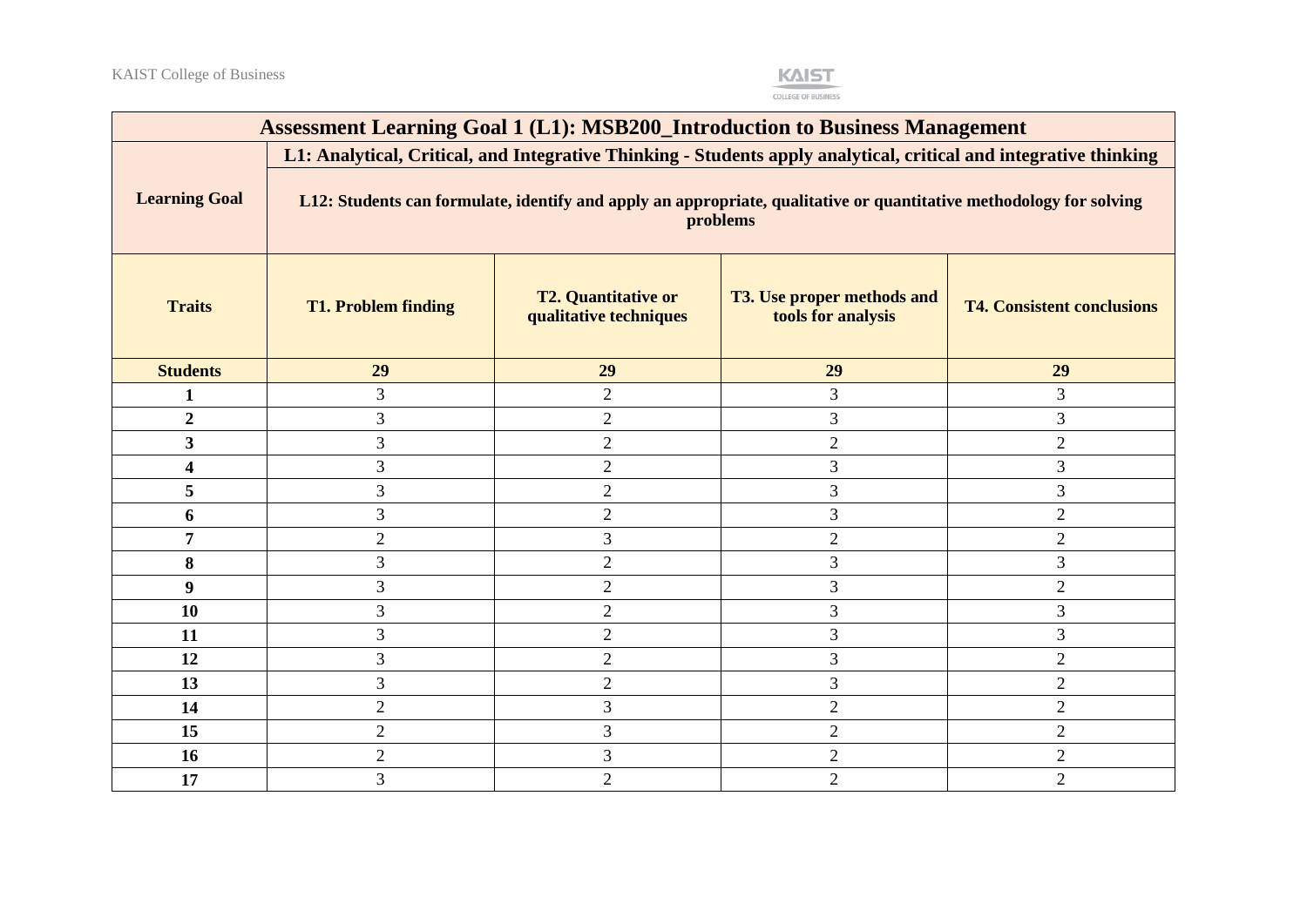| <b>KAIST College of Business</b> |  |
|----------------------------------|--|
|----------------------------------|--|



**COLLEGE OF BUSINESS** 

| 18                   | 3              | $\overline{2}$  | $\overline{2}$ | $\overline{2}$ |
|----------------------|----------------|-----------------|----------------|----------------|
| 19                   | 3              | $\overline{2}$  | 3              | $\overline{2}$ |
| 20                   | $\overline{3}$ | $\overline{2}$  | 3              | $\overline{2}$ |
| 21                   | 3              | $\overline{2}$  | $\overline{2}$ | $\overline{2}$ |
| 22                   | $\overline{2}$ | $\overline{2}$  | $\overline{2}$ | $\overline{2}$ |
| 23                   | $\overline{2}$ | $\overline{2}$  | 2              | 2              |
| 24                   | $\overline{2}$ | $\mathfrak{2}$  | $\overline{2}$ | $\overline{2}$ |
| 25                   | $\overline{2}$ | 3               | $\overline{2}$ | $\overline{2}$ |
| 26                   | 3              | $\overline{2}$  | $\overline{2}$ | $\overline{2}$ |
| 27                   | $\overline{2}$ | 3               | $\overline{2}$ | $\overline{2}$ |
| 28                   | $\overline{2}$ | 3               | $\overline{2}$ | $\overline{2}$ |
| 29                   | 3              | $\overline{2}$  | 2              | $\overline{2}$ |
| # of 3 point         | 19             | $7\phantom{.0}$ | 13             | $\overline{7}$ |
| # of 2 point         | 10             | 22              | 16             | 22             |
| # of 1 point         | $\bf{0}$       | $\mathbf{0}$    | $\mathbf{0}$   | $\mathbf{0}$   |
| <b>Total Score</b>   | 77             | 65              | 71             | 65             |
| <b>Average</b>       | 2.655          | 2.241           | 2.448          | 2.241          |
| <b>Total Average</b> | 2.397          |                 |                |                |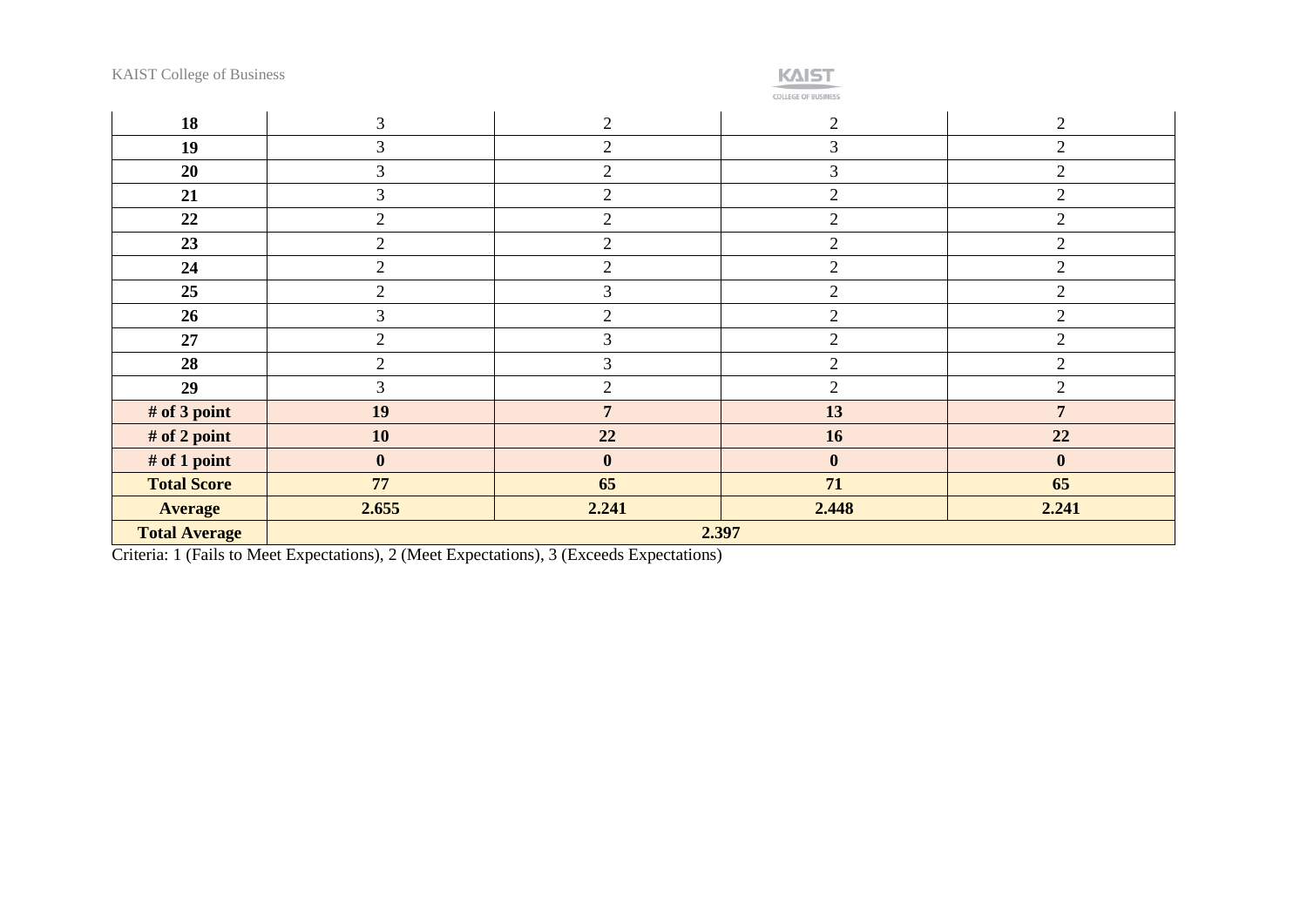

| <b>Assessment Learning Goal 2 (L2): MSB237_Introduction to MIS</b> |                                                            |                                                                       |                                 |                   |  |
|--------------------------------------------------------------------|------------------------------------------------------------|-----------------------------------------------------------------------|---------------------------------|-------------------|--|
|                                                                    |                                                            | L2: Effective Communication - Students become effective communicators |                                 |                   |  |
| <b>Learning Goal</b>                                               | L21: Students can produce valid reports written in English |                                                                       |                                 |                   |  |
| <b>Traits</b>                                                      | T1. Logic & Organization                                   | <b>T2. Language</b>                                                   | <b>T3. Spelling and grammar</b> | <b>T4. Format</b> |  |
| <b>Students</b>                                                    | 45                                                         | 45                                                                    | 45                              | 45                |  |
|                                                                    | $\mathfrak{Z}$                                             | $\overline{3}$                                                        | 3                               | 3                 |  |
| $\overline{2}$                                                     | $\overline{2}$                                             | 3                                                                     | $\overline{2}$                  | $\mathfrak{Z}$    |  |
| $\mathbf{3}$                                                       | $\overline{3}$                                             | $\mathfrak{Z}$                                                        | $\ensuremath{\mathfrak{Z}}$     | 3                 |  |
| $\overline{\mathbf{4}}$                                            | 3                                                          | 3                                                                     | $\mathfrak{Z}$                  | 3                 |  |
| 5                                                                  | 3                                                          | 3                                                                     | $\sqrt{2}$                      | 3                 |  |
| 6                                                                  | 3                                                          | $\overline{2}$                                                        | $\mathfrak{Z}$                  | 3                 |  |
| 7                                                                  | $\overline{2}$                                             | 3                                                                     | $\mathfrak{Z}$                  | 3                 |  |
| 8                                                                  | $\overline{2}$                                             | $\overline{2}$                                                        | 3                               | $\overline{2}$    |  |
| $\boldsymbol{9}$                                                   | 3                                                          | 3                                                                     | $\mathfrak{Z}$                  | $\mathfrak{Z}$    |  |
| 10                                                                 | 3                                                          | $\overline{2}$                                                        | $\mathfrak{Z}$                  | 3                 |  |
| 11                                                                 | 3                                                          | 3                                                                     | 3                               | $\mathfrak{Z}$    |  |
| 12                                                                 | 3                                                          | $\overline{2}$                                                        | $\mathfrak{Z}$                  | $\mathbf{2}$      |  |
| 13                                                                 | 3                                                          | 3                                                                     | 3                               | 3                 |  |
| 14                                                                 | 3                                                          | 3                                                                     | 3                               | 3                 |  |
| 15                                                                 | 3                                                          | $\overline{2}$                                                        | 3                               | $\mathfrak{Z}$    |  |
| 16                                                                 | $\overline{2}$                                             | $\overline{2}$                                                        | $\overline{2}$                  | $\overline{2}$    |  |
| 17                                                                 | $\sqrt{2}$                                                 | 3                                                                     | 3                               | $\mathfrak{Z}$    |  |
| 18                                                                 | $\overline{3}$                                             | 3                                                                     | 3                               | $\overline{2}$    |  |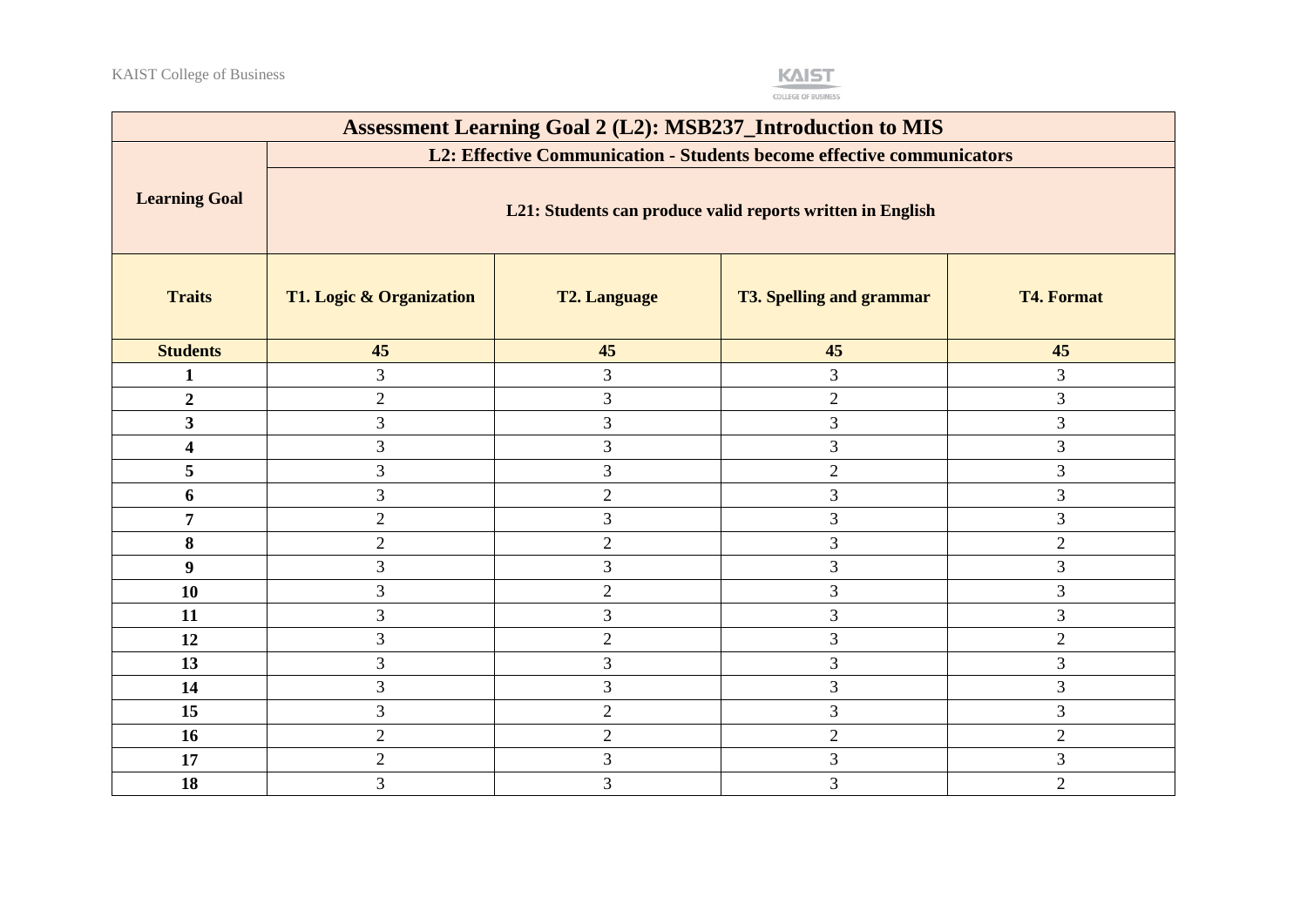**KAIST** 

| 19           | $\mathfrak{Z}$ | $\overline{2}$ | $\overline{2}$ | $\mathfrak{Z}$ |
|--------------|----------------|----------------|----------------|----------------|
| 20           | $\overline{2}$ | $\overline{3}$ | $\overline{3}$ | 3              |
| 21           | $\overline{2}$ | $\overline{2}$ | $\overline{2}$ | $\overline{c}$ |
| $22\,$       | $\mathfrak{Z}$ | $\overline{2}$ | $\mathfrak{Z}$ | $\overline{2}$ |
| 23           | $\sqrt{2}$     | $\overline{2}$ | $\overline{2}$ | $\mathfrak{Z}$ |
| 24           | $\overline{2}$ | $\overline{2}$ | $\overline{2}$ | $\overline{c}$ |
| 25           | $\overline{2}$ | $\mathfrak{Z}$ | $\overline{2}$ | $\overline{2}$ |
| 26           | $\overline{2}$ | $\overline{2}$ | $\overline{2}$ | $\overline{2}$ |
| $\bf 27$     | $\overline{2}$ | $\overline{c}$ | $\mathfrak{Z}$ | $\overline{c}$ |
| 28           | $\overline{2}$ | $\overline{3}$ | $\overline{2}$ | 3              |
| 29           | $\overline{2}$ | $\overline{2}$ | $\overline{3}$ | $\overline{2}$ |
| 30           | $\overline{2}$ | $\overline{2}$ | $\overline{2}$ | $\overline{c}$ |
| 31           | $\mathfrak{Z}$ | $\mathfrak{Z}$ | $\overline{3}$ | $\mathfrak{Z}$ |
| 32           | $\overline{3}$ | $\overline{3}$ | $\overline{3}$ | 3              |
| 33           | $\overline{2}$ | $\mathfrak{Z}$ | $\mathfrak{Z}$ | $\overline{2}$ |
| 34           | $\overline{c}$ | $\overline{c}$ | $\mathfrak{Z}$ | $\overline{c}$ |
| 35           | $\sqrt{2}$     | 3              | $\overline{3}$ | 3              |
| 36           | $\overline{2}$ | $\overline{2}$ | $\mathfrak{Z}$ | 3              |
| 37           | $\sqrt{2}$     | $\overline{c}$ | $\mathbf{1}$   | $\overline{2}$ |
| 38           | $\overline{2}$ | $\overline{2}$ | $\mathfrak{Z}$ | $\overline{c}$ |
| 39           | $\overline{2}$ | $\mathfrak{Z}$ | $\overline{2}$ | $\overline{c}$ |
| 40           | $\overline{2}$ | $\overline{2}$ | $\mathfrak{Z}$ | $\mathbf{2}$   |
| 41           | $\mathfrak{Z}$ | $\overline{3}$ | $\mathfrak{Z}$ | 3              |
| 42           | $\sqrt{2}$     | $\overline{2}$ | $\overline{2}$ | $\overline{c}$ |
| 43           | $\overline{2}$ | $\overline{2}$ | $\overline{2}$ | $\overline{2}$ |
| 44           | $\overline{2}$ | $\overline{2}$ | $\overline{2}$ | 3              |
| 45           | $\overline{3}$ | $\overline{2}$ | $\overline{3}$ | 3              |
| # of 3 point | 19             | 21             | 29             | 25             |
| # of 2 point | 26             | 24             | 15             | 20             |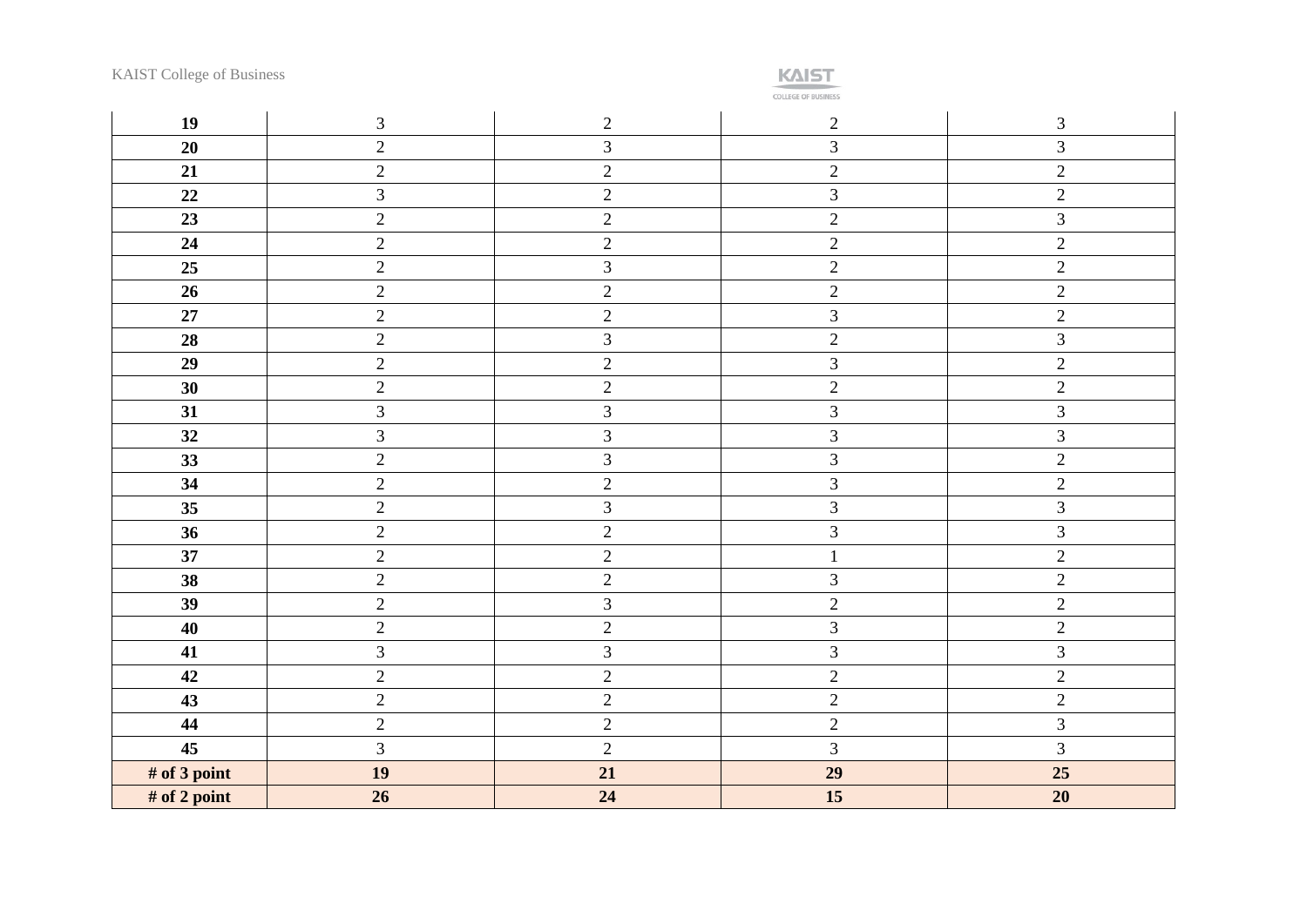|  | <b>KAIST College of Business</b> |  |  |
|--|----------------------------------|--|--|
|--|----------------------------------|--|--|



| $#$ of 1 point       |       |       |       |       |
|----------------------|-------|-------|-------|-------|
| <b>Total Score</b>   | 109   | 111   | 118   | 115   |
| <b>Average</b>       | 2.422 | 2.467 | 2.622 | 2.556 |
| <b>Total Average</b> | 2.517 |       |       |       |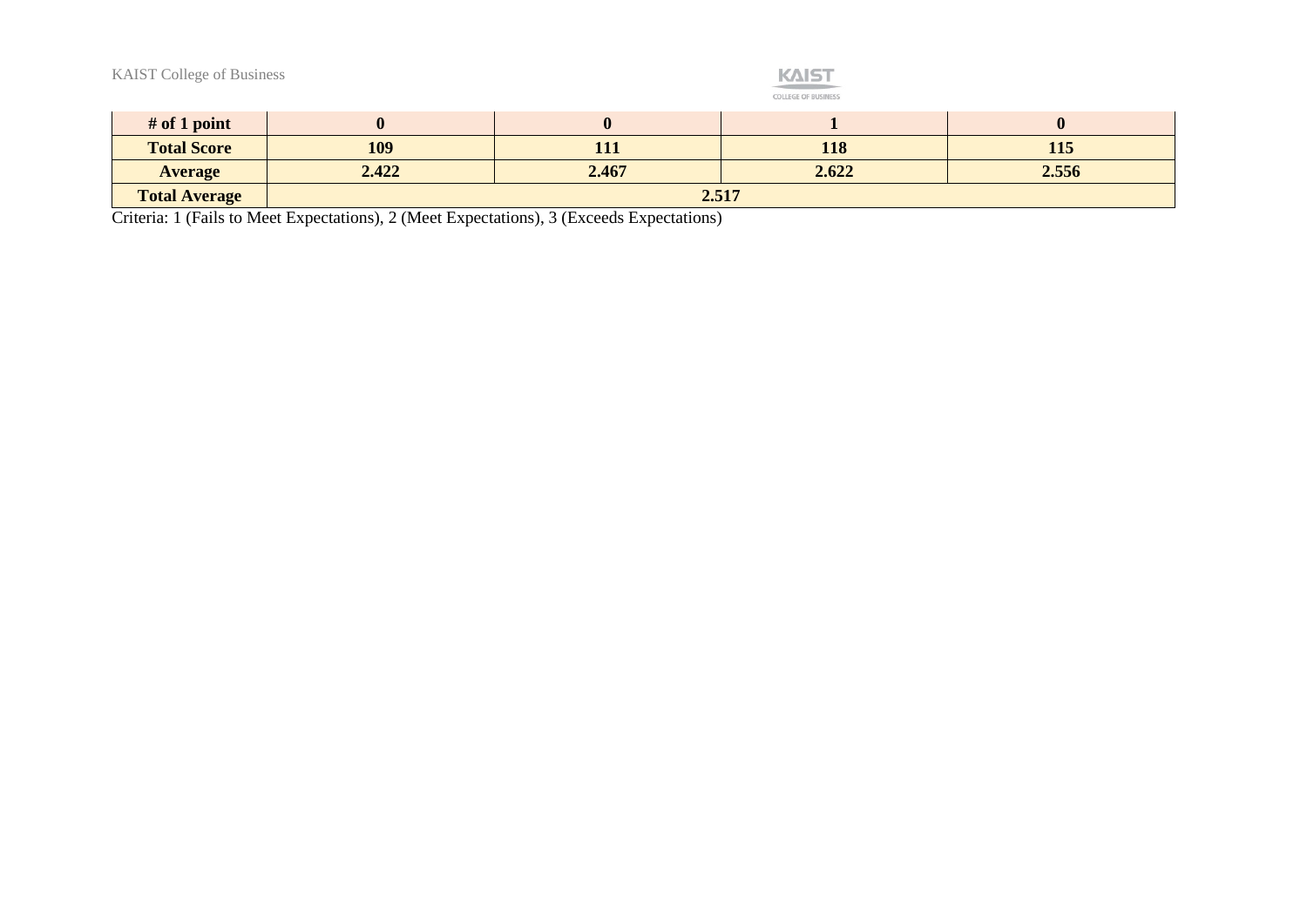

| <b>Assessment Learning Goal 2 (L2): MSB237_Introduction to MIS</b> |                                                                                                                                                                                                                                      |                            |                |                |                |                |  |  |
|--------------------------------------------------------------------|--------------------------------------------------------------------------------------------------------------------------------------------------------------------------------------------------------------------------------------|----------------------------|----------------|----------------|----------------|----------------|--|--|
|                                                                    | L2: Effective Communication - Students become effective communicators                                                                                                                                                                |                            |                |                |                |                |  |  |
| <b>Learning</b><br>Goal                                            | L22: Students can efficiently present and deliver ideas effectively                                                                                                                                                                  |                            |                |                |                |                |  |  |
| <b>Traits</b>                                                      | <b>T3. Voice</b><br><b>T2. Quality of</b><br><b>T5.</b> Use of media/rapport<br><b>T6. Ability to answer</b><br><b>T4. Professionalism</b><br><b>T1. Organization</b><br>quality and<br>with audience<br>slides<br>questions<br>pace |                            |                |                |                |                |  |  |
| <b>Students</b>                                                    | 45                                                                                                                                                                                                                                   | 45<br>45<br>45<br>45<br>45 |                |                |                |                |  |  |
| $\mathbf{1}$                                                       | 3                                                                                                                                                                                                                                    | $\mathfrak{Z}$             | 3              | 3              | 3              | 3              |  |  |
| $\boldsymbol{2}$                                                   | $\overline{2}$                                                                                                                                                                                                                       | $\overline{2}$             | $\overline{2}$ | $\mathfrak{2}$ | $\sqrt{2}$     | $\overline{2}$ |  |  |
| $\mathbf{3}$                                                       | $\overline{3}$                                                                                                                                                                                                                       | $\overline{2}$             | 3              | 3              | $\overline{3}$ | $\overline{2}$ |  |  |
| $\overline{\mathbf{4}}$                                            | $\overline{3}$                                                                                                                                                                                                                       | $\overline{3}$             | $\overline{3}$ | 3              | 3              | 3              |  |  |
| 5                                                                  | 3                                                                                                                                                                                                                                    | $\overline{2}$             | $\overline{2}$ | 3              | $\overline{2}$ | $\overline{2}$ |  |  |
| 6                                                                  | $\overline{3}$                                                                                                                                                                                                                       | $\mathfrak{Z}$             | 3              | 3              | $\overline{3}$ | 3              |  |  |
| $\overline{7}$                                                     | $\overline{3}$                                                                                                                                                                                                                       | $\overline{2}$             | 3              | $\overline{3}$ | $\overline{3}$ | $\overline{3}$ |  |  |
| 8                                                                  | $\overline{3}$                                                                                                                                                                                                                       | 3                          | 3              | 3              | 3              | 3              |  |  |
| $\boldsymbol{9}$                                                   | $\mathbf{2}$                                                                                                                                                                                                                         | $\overline{2}$             | $\overline{2}$ | 3              | $\mathbf{2}$   | $\mathbf{2}$   |  |  |
| 10                                                                 | $\overline{2}$                                                                                                                                                                                                                       | 3                          | $\overline{2}$ | $\mathfrak{2}$ | $\overline{2}$ | $\overline{2}$ |  |  |
| 11                                                                 | $\overline{2}$                                                                                                                                                                                                                       | 3                          | 3              | 3              | $\overline{2}$ | 3              |  |  |
| 12                                                                 | $\sqrt{2}$                                                                                                                                                                                                                           | $\mathfrak{Z}$             | $\overline{2}$ | 3              | $\overline{c}$ | $\overline{c}$ |  |  |
| 13                                                                 | 3                                                                                                                                                                                                                                    | $\mathfrak{Z}$             | 3              | 3              | 3              | 3              |  |  |
| 14                                                                 | $\overline{3}$                                                                                                                                                                                                                       | 3                          | 3              | 3              | $\overline{3}$ | 3              |  |  |
| 15                                                                 | 3                                                                                                                                                                                                                                    | $\overline{3}$             | 3              | 3              | $\mathbf{2}$   | 3              |  |  |
| 16                                                                 | $\overline{2}$                                                                                                                                                                                                                       | $\overline{2}$             | $\overline{2}$ | $\overline{2}$ | $\overline{2}$ | $\overline{2}$ |  |  |
| 17                                                                 | 3                                                                                                                                                                                                                                    | 3                          | $\overline{2}$ | 3              | 3              | $\mathbf{2}$   |  |  |
| 18                                                                 | $\overline{3}$                                                                                                                                                                                                                       | 3                          | 3              | $\overline{2}$ | $\overline{3}$ | $\overline{3}$ |  |  |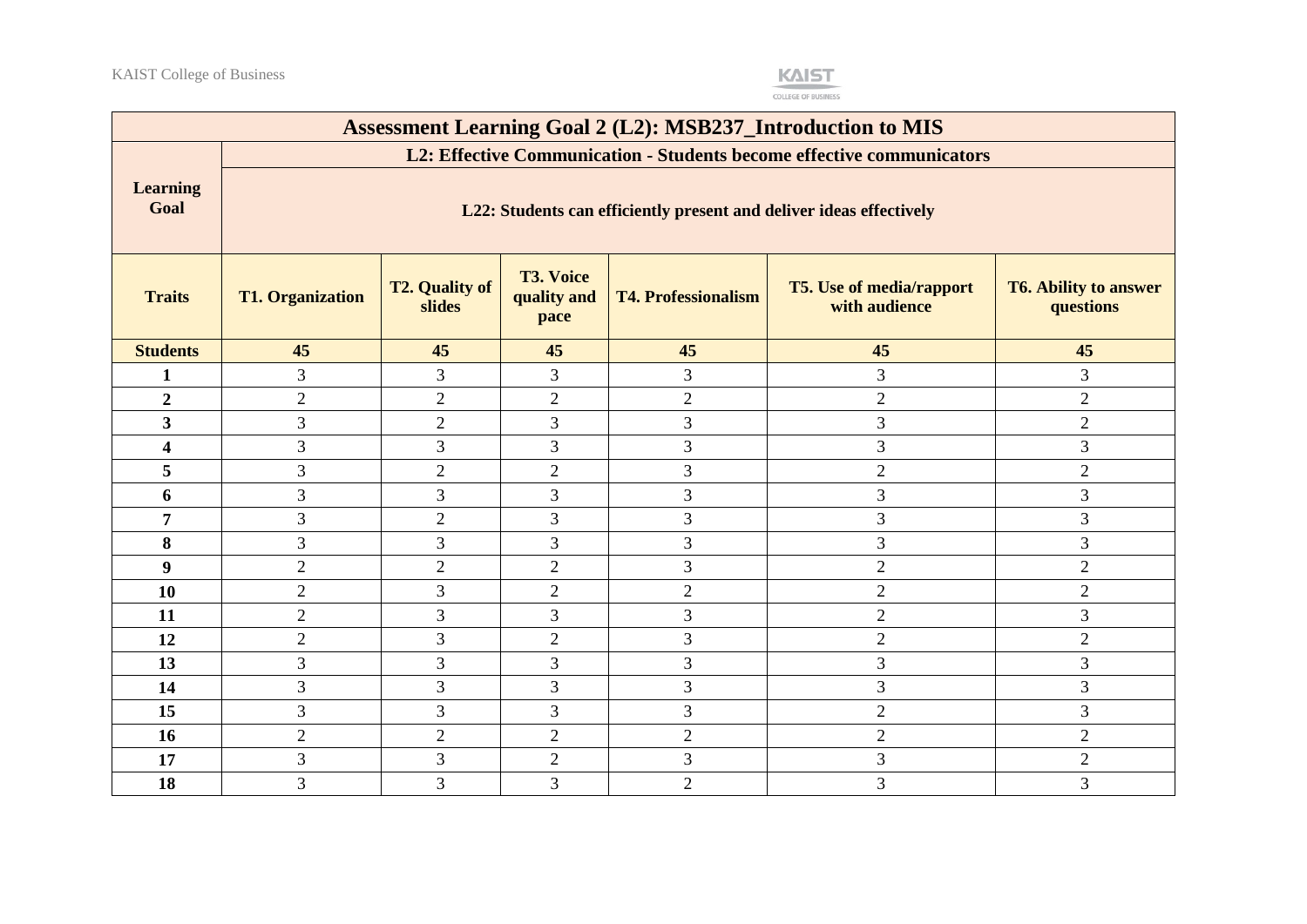**KAIST** 

| 19           | $\mathfrak{Z}$ | $\mathfrak{Z}$ | $\mathfrak{2}$ | $\mathfrak{Z}$ | $\overline{2}$ | $\mathfrak{Z}$ |
|--------------|----------------|----------------|----------------|----------------|----------------|----------------|
| 20           | $\sqrt{2}$     | 3              | 3              | $\sqrt{2}$     | 3              | $\overline{2}$ |
| 21           | $\overline{3}$ | $\overline{3}$ | 3              | 3              | $\overline{2}$ | $\overline{2}$ |
| 22           | $\sqrt{2}$     | 3              | 3              | $\overline{2}$ | $\overline{2}$ | 3              |
| 23           | $\sqrt{2}$     | $\overline{c}$ | $\overline{3}$ | 3              | $\overline{c}$ | $\overline{2}$ |
| 24           | $\overline{2}$ | $\overline{2}$ | $\overline{2}$ | $\mathfrak{Z}$ | $\overline{2}$ | 3              |
| 25           | $\overline{2}$ | $\sqrt{2}$     | 3              | $\sqrt{2}$     | $\overline{3}$ | $\overline{2}$ |
| 26           | $\overline{2}$ | $\overline{3}$ | $\overline{2}$ | $\overline{3}$ | $\overline{2}$ | $\mathbf{2}$   |
| $27\,$       | $\sqrt{2}$     | 3              | $\overline{2}$ | $\sqrt{2}$     | $\overline{c}$ | $\mathfrak{Z}$ |
| 28           | $\sqrt{2}$     | $\overline{2}$ | $\overline{3}$ | $\overline{3}$ | $\overline{2}$ | $\overline{c}$ |
| 29           | $\sqrt{2}$     | 3              | $\sqrt{2}$     | 3              | $\overline{2}$ | $\overline{c}$ |
| 30           | $\overline{2}$ | $\overline{3}$ | $\overline{2}$ | $\sqrt{2}$     | $\overline{3}$ | $\overline{2}$ |
| 31           | $\mathfrak{Z}$ | 3              | $\overline{3}$ | $\mathfrak{Z}$ | $\overline{3}$ | $\overline{3}$ |
| 32           | 3              | 3              | 3              | 3              | 3              | 3              |
| 33           | 3              | $\overline{2}$ | 3              | $\sqrt{2}$     | 3              | 3              |
| 34           | $\overline{3}$ | $\sqrt{2}$     | $\overline{3}$ | $\sqrt{2}$     | $\overline{c}$ | $\overline{2}$ |
| 35           | $\overline{2}$ | $\overline{3}$ | $\overline{2}$ | $\overline{3}$ | $\overline{3}$ | $\overline{2}$ |
| 36           | $\sqrt{2}$     | $\sqrt{2}$     | 3              | $\mathfrak{Z}$ | 3              | $\overline{c}$ |
| 37           | $\sqrt{2}$     | $\sqrt{2}$     | $\overline{2}$ | $\mathbf 1$    | $\overline{2}$ | $\mathbf{2}$   |
| 38           | $\overline{2}$ | $\overline{2}$ | $\overline{2}$ | $\sqrt{2}$     | $\overline{c}$ | $\overline{2}$ |
| 39           | $\sqrt{2}$     | 3              | $\overline{2}$ | $\sqrt{2}$     | $\overline{2}$ | $\overline{2}$ |
| 40           | $\sqrt{2}$     | $\sqrt{2}$     | $\sqrt{2}$     | $\sqrt{2}$     | $\overline{2}$ | $\overline{c}$ |
| 41           | 3              | 3              | 3              | 3              | 3              | $\overline{3}$ |
| 42           | $\overline{2}$ | $\overline{3}$ | $\overline{2}$ | $\overline{2}$ | $\overline{3}$ | $\overline{2}$ |
| 43           | $\sqrt{2}$     | $\overline{2}$ | $\overline{2}$ | $\sqrt{2}$     | $\overline{c}$ | $\overline{2}$ |
| 44           | $\overline{3}$ | $\overline{2}$ | $\overline{2}$ | $\overline{2}$ | $\overline{3}$ | $\overline{2}$ |
| 45           | 3              | $\overline{2}$ | $\overline{3}$ | $\overline{3}$ | $\overline{3}$ | $\overline{3}$ |
| # of 3 point | 21             | 26             | 24             | 27             | 22             | 19             |
| # of 2 point | 24             | 19             | 21             | 17             | 23             | 26             |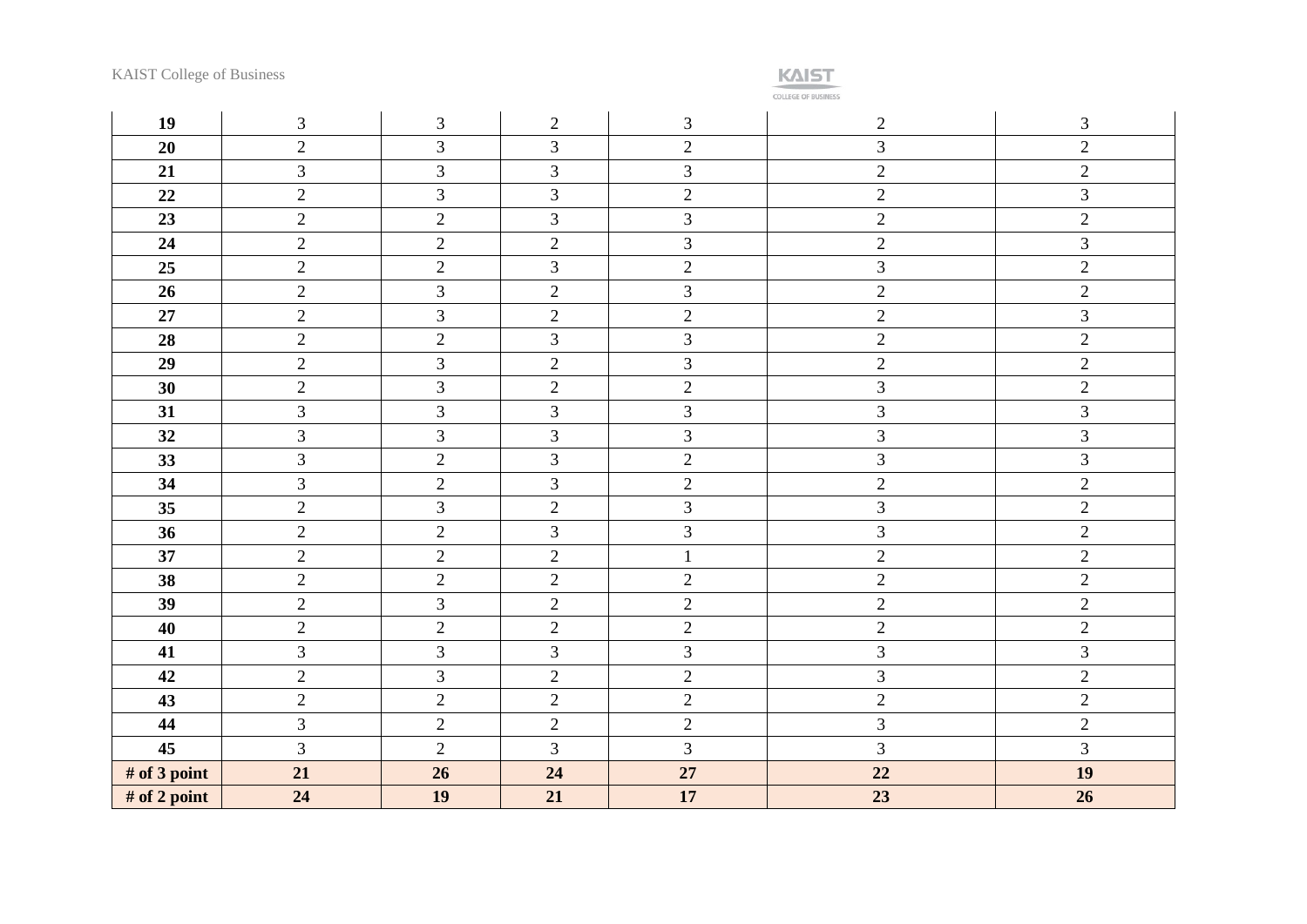#### **KAIST** COLLEGE OF BUSINESS

| $#$ of 1 point                 |            |       |       |       |       |       |
|--------------------------------|------------|-------|-------|-------|-------|-------|
| <b>Total Score</b>             | <b>111</b> | 116   | 114   | 116   | 112   | 109   |
| <b>Average</b>                 | 2.467      | 2.578 | 2.533 | 2.578 | 2.489 | 2.422 |
| <b>Total</b><br><b>Average</b> | 2.511      |       |       |       |       |       |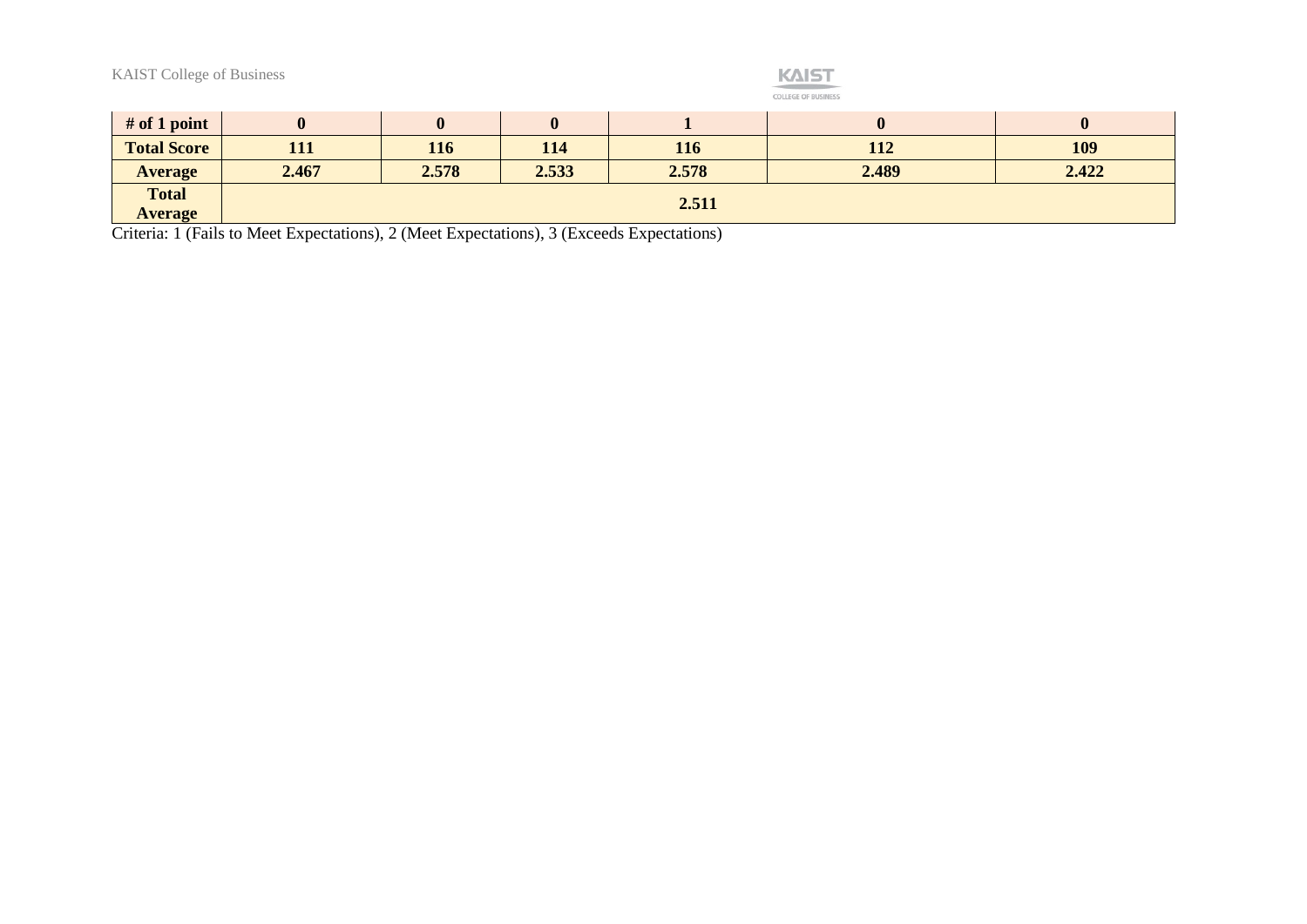

| <b>Assessment Learning Goal 3 (L3): MSB 238_Organizational Behavior</b> |                                                                                                                                                                |                                                                |                          |  |  |
|-------------------------------------------------------------------------|----------------------------------------------------------------------------------------------------------------------------------------------------------------|----------------------------------------------------------------|--------------------------|--|--|
|                                                                         | L3: Effective Leadership - Students will have effective leadership skills<br>L31: Students will demonstrate characteristics that contribute to effective teams |                                                                |                          |  |  |
| <b>Learning Goal</b>                                                    |                                                                                                                                                                |                                                                |                          |  |  |
| <b>Traits</b>                                                           | <b>T1. Commitment</b>                                                                                                                                          | <b>T2. Balance between task and</b><br>interpersonal relations | <b>T3. Contributions</b> |  |  |
| <b>Students</b>                                                         | 50                                                                                                                                                             | 50                                                             | 50                       |  |  |
| $\mathbf{1}$                                                            | 3                                                                                                                                                              | 3                                                              | $\mathfrak{Z}$           |  |  |
| $\boldsymbol{2}$                                                        | 3                                                                                                                                                              | 3                                                              | $\overline{2}$           |  |  |
| $\overline{\mathbf{3}}$                                                 | 3                                                                                                                                                              | 3                                                              | $\overline{2}$           |  |  |
| $\overline{\mathbf{4}}$                                                 | $\overline{3}$                                                                                                                                                 | 3                                                              | $\overline{3}$           |  |  |
| 5                                                                       | 3                                                                                                                                                              | 3                                                              | $\overline{2}$           |  |  |
| 6                                                                       | 3                                                                                                                                                              | 3                                                              | $\sqrt{2}$               |  |  |
| $\overline{7}$                                                          | 3                                                                                                                                                              | $\mathfrak{Z}$                                                 | 3                        |  |  |
| 8                                                                       | $\overline{2}$                                                                                                                                                 | $\sqrt{2}$                                                     | $\mathfrak{Z}$           |  |  |
| 9                                                                       | 3                                                                                                                                                              | $\mathfrak{Z}$                                                 | $\mathfrak{Z}$           |  |  |
| 10                                                                      | 3                                                                                                                                                              | 3                                                              | 3                        |  |  |
| 11                                                                      | 3                                                                                                                                                              | $\overline{2}$                                                 | $\mathfrak{Z}$           |  |  |
| 12                                                                      | $\overline{2}$                                                                                                                                                 | $\sqrt{2}$                                                     | 3                        |  |  |
| 13                                                                      | $\overline{2}$                                                                                                                                                 | $\sqrt{2}$                                                     | 3                        |  |  |
| 14                                                                      | 3                                                                                                                                                              | 3                                                              | $\sqrt{2}$               |  |  |
| 15                                                                      | 3                                                                                                                                                              | $\mathfrak{Z}$                                                 | 3                        |  |  |
| 16                                                                      | $\overline{2}$                                                                                                                                                 | 3                                                              | $\mathfrak{Z}$           |  |  |
| 17                                                                      | 3                                                                                                                                                              | 3                                                              | 3                        |  |  |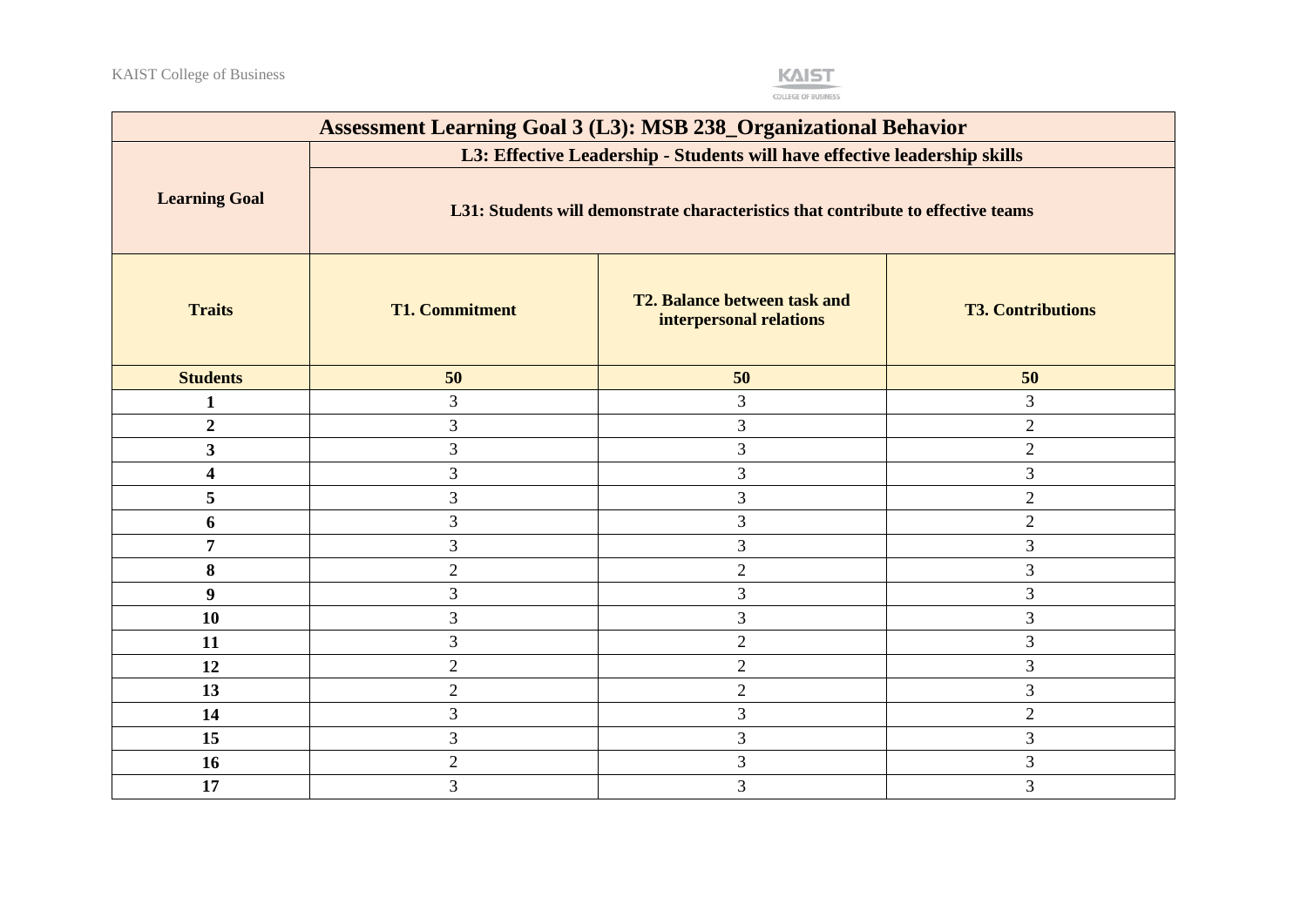**KAIST** 

| 18     | $\mathfrak{Z}$          | $\mathfrak{Z}$          | $\mathfrak{Z}$ |
|--------|-------------------------|-------------------------|----------------|
| 19     | $\sqrt{2}$              | $\mathfrak{Z}$          | $\sqrt{3}$     |
| 20     | $\overline{c}$          | $\overline{2}$          | $\mathbf{1}$   |
| 21     | $\overline{3}$          | $\overline{2}$          | $\mathfrak{Z}$ |
| 22     | $\mathfrak{Z}$          | $\overline{3}$          | $\sqrt{3}$     |
| 23     | $\overline{2}$          | $\overline{2}$          | $\mathfrak{Z}$ |
| 24     | $\overline{c}$          | $\overline{3}$          | $\mathfrak{Z}$ |
| 25     | $\overline{\mathbf{3}}$ | $\overline{\mathbf{3}}$ | $\mathbf{1}$   |
| 26     | $\overline{\mathbf{3}}$ | $\overline{2}$          | $\mathfrak{Z}$ |
| $27\,$ | $\overline{3}$          | $\overline{2}$          | $\mathfrak{Z}$ |
| 28     | $\sqrt{2}$              | $\overline{3}$          | $\mathfrak{Z}$ |
| 29     | $\mathfrak{Z}$          | $\overline{3}$          | $\sqrt{2}$     |
| 30     | $\overline{2}$          | $\overline{2}$          | $\mathfrak{Z}$ |
| 31     | $\overline{2}$          | $\overline{3}$          | $\sqrt{2}$     |
| 32     | $\overline{3}$          | $\overline{2}$          | $\sqrt{2}$     |
| 33     | $\overline{\mathbf{3}}$ | $\mathfrak{Z}$          | $\sqrt{3}$     |
| 34     | $\overline{3}$          | $\overline{3}$          | $\mathfrak{Z}$ |
| 35     | $\overline{3}$          | $\overline{2}$          | $\mathfrak{Z}$ |
| 36     | $\overline{c}$          | $\overline{2}$          | $\sqrt{3}$     |
| 37     | $\overline{2}$          | $\overline{2}$          | $\overline{3}$ |
| 38     | $\overline{2}$          | $\overline{3}$          | $\overline{2}$ |
| 39     | $\overline{\mathbf{3}}$ | $\overline{\mathbf{3}}$ | $\overline{2}$ |
| 40     | $\overline{3}$          | $\overline{3}$          | $\sqrt{3}$     |
| 41     | $\overline{3}$          | $\overline{2}$          | $\mathfrak{Z}$ |
| 42     | $\mathfrak{Z}$          | $\sqrt{2}$              | $\sqrt{3}$     |
| 43     | $\overline{3}$          | $\overline{\mathbf{3}}$ | $\sqrt{3}$     |
| 44     | $\overline{\mathbf{3}}$ | $\overline{3}$          | $\mathfrak{Z}$ |
| 45     | $\mathfrak{Z}$          | $\mathfrak{Z}$          | $\mathfrak{Z}$ |
| 46     | $\overline{3}$          | $\overline{2}$          | $\overline{3}$ |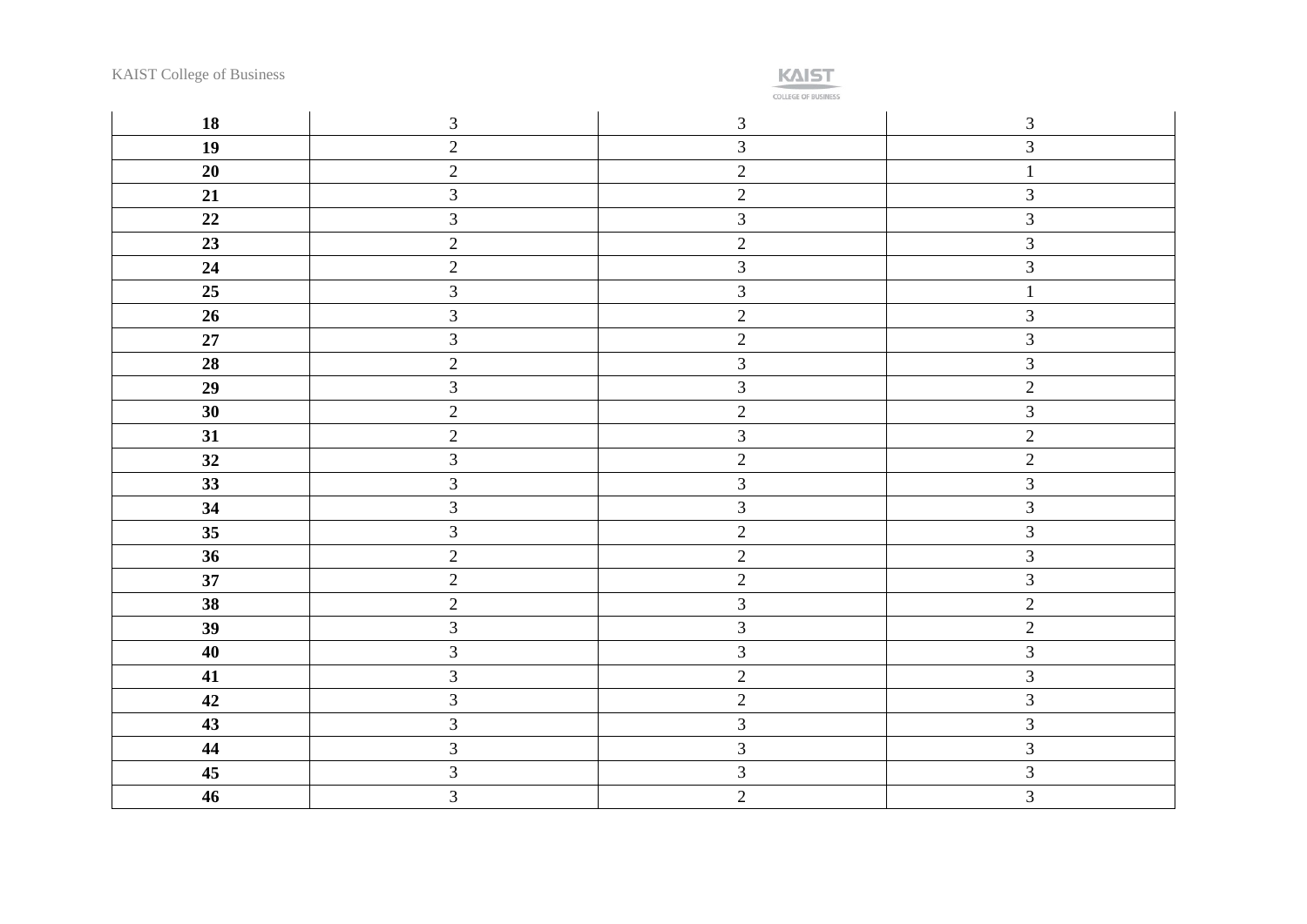| <b>KAIST College of Business</b> |          | <b>KAIST</b><br><b>COLLEGE OF BUSINESS</b> |       |
|----------------------------------|----------|--------------------------------------------|-------|
| 47                               |          |                                            |       |
| 48                               |          | ⌒                                          |       |
| 49                               |          | ↑                                          |       |
| 50                               |          | ⌒                                          |       |
| # of 3 point                     | 36       | 32                                         | 38    |
| # of 2 point                     | 14       | 18                                         | 10    |
| # of 1 point                     | $\bf{0}$ | $\mathbf{0}$                               |       |
| <b>Total Score</b>               | 136      | 132                                        | 136   |
| <b>Average</b>                   | 2.720    | 2.640                                      | 2.720 |
| <b>Total Average</b>             |          | 2.693                                      |       |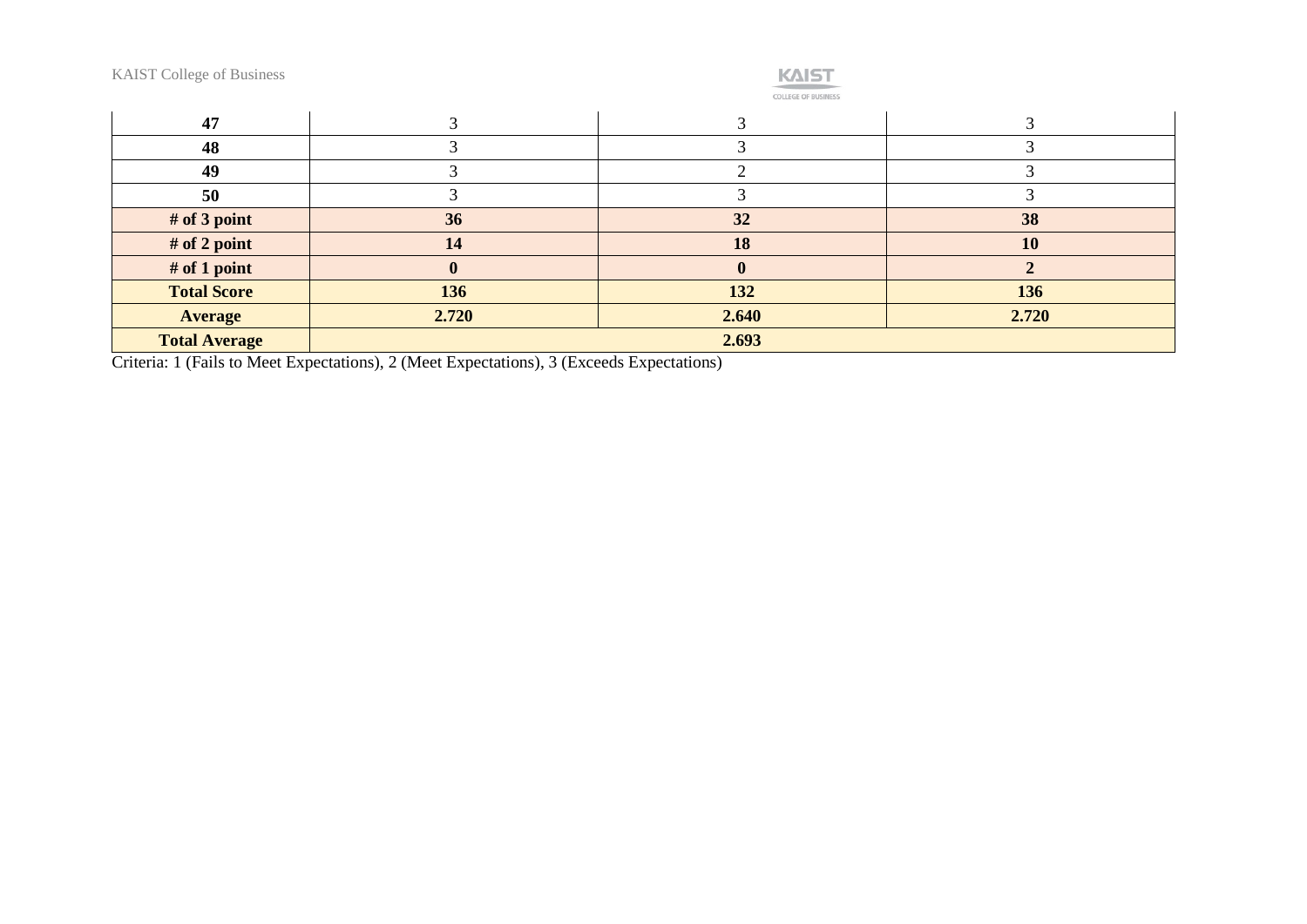

| <b>Assessment Learning Goal 3 (L3): MSB 238_Organizational Behavior</b> |                                                                           |                                     |                           |  |  |  |
|-------------------------------------------------------------------------|---------------------------------------------------------------------------|-------------------------------------|---------------------------|--|--|--|
|                                                                         | L3: Effective Leadership - Students will have effective leadership skills |                                     |                           |  |  |  |
| <b>Learning Goal</b>                                                    | L32: Students employ leadership and collaborative skills                  |                                     |                           |  |  |  |
| <b>Traits</b>                                                           | <b>T1. Sharing vision</b>                                                 | <b>T2. Facilitate communication</b> | <b>T3. Stays on track</b> |  |  |  |
| <b>Students</b>                                                         | 50                                                                        | 50                                  | 50                        |  |  |  |
| $\mathbf{1}$                                                            | $\overline{2}$                                                            | $\mathfrak{Z}$                      | $\overline{2}$            |  |  |  |
| $\overline{2}$                                                          | $\overline{2}$                                                            | $\overline{2}$                      | $\mathfrak{Z}$            |  |  |  |
| $\overline{\mathbf{3}}$                                                 | $\overline{2}$                                                            | $\overline{2}$                      | $\sqrt{2}$                |  |  |  |
| 4                                                                       | $\overline{2}$                                                            | $\overline{2}$                      | $\mathfrak{Z}$            |  |  |  |
| 5                                                                       | $\overline{2}$                                                            | $\overline{2}$                      | $\mathfrak{Z}$            |  |  |  |
| 6                                                                       | 3                                                                         | $\mathfrak{Z}$                      | 3                         |  |  |  |
| $\overline{7}$                                                          | $\overline{2}$                                                            | $\mathfrak{2}$                      | 3                         |  |  |  |
| 8                                                                       | 3                                                                         | $\mathfrak{Z}$                      | $\sqrt{2}$                |  |  |  |
| 9                                                                       | $\overline{2}$                                                            | $\overline{2}$                      | $\mathfrak{Z}$            |  |  |  |
| 10                                                                      | $\overline{2}$                                                            | $\sqrt{2}$                          | 3                         |  |  |  |
| 11                                                                      | $\overline{2}$                                                            | $\overline{2}$                      | $\mathfrak{Z}$            |  |  |  |
| 12                                                                      | 3                                                                         | 3                                   | 3                         |  |  |  |
| 13                                                                      | 3                                                                         |                                     | $\mathfrak{Z}$            |  |  |  |
| 14                                                                      | $\overline{2}$                                                            | 3                                   | $\mathfrak{Z}$            |  |  |  |
| 15                                                                      | $\overline{2}$                                                            | $\overline{2}$                      | $\overline{2}$            |  |  |  |
| 16                                                                      | 3                                                                         | $\mathfrak{Z}$                      | $\sqrt{2}$                |  |  |  |
| 17                                                                      | $\overline{2}$                                                            | $\overline{2}$                      | $\mathfrak{Z}$            |  |  |  |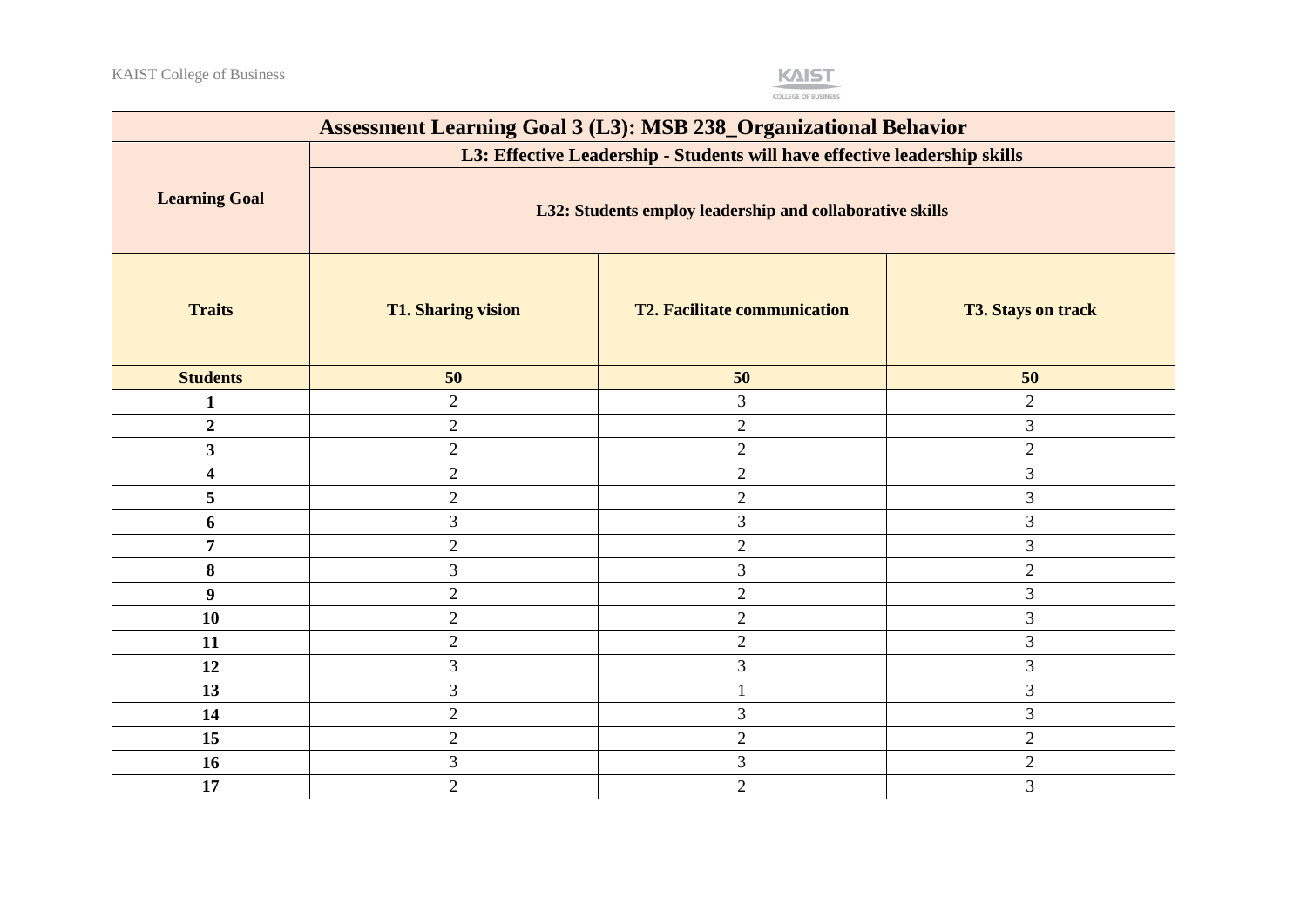

| 18     | $\overline{2}$          | $\overline{2}$ | $\mathfrak{Z}$          |
|--------|-------------------------|----------------|-------------------------|
| 19     | $\sqrt{2}$              | $\mathfrak{Z}$ | $\sqrt{2}$              |
| 20     | $\mathfrak{Z}$          | $\mathfrak{Z}$ | $\overline{2}$          |
| 21     | $\overline{c}$          | $\overline{2}$ | $\overline{3}$          |
| 22     | $\sqrt{2}$              | $\overline{2}$ | $\mathfrak{Z}$          |
| 23     | $\overline{\mathbf{3}}$ | $\overline{3}$ | $\overline{2}$          |
| 24     | $\overline{\mathbf{3}}$ | $\mathfrak{Z}$ | $\mathfrak{Z}$          |
| 25     | $\overline{2}$          | $\overline{2}$ | $\overline{3}$          |
| 26     | $\overline{2}$          | $\overline{2}$ | $\overline{\mathbf{3}}$ |
| $27\,$ | $\overline{c}$          | $\overline{2}$ | $\sqrt{2}$              |
| 28     | $\sqrt{2}$              | $\overline{c}$ | $\overline{2}$          |
| 29     | $\overline{c}$          | $\mathfrak{Z}$ | $\sqrt{2}$              |
| 30     | $\mathfrak{Z}$          | $\overline{3}$ | $\overline{3}$          |
| 31     | $\overline{3}$          | $\mathfrak{Z}$ | $\overline{2}$          |
| 32     | $\overline{3}$          | $\overline{2}$ | $\mathbf{1}$            |
| 33     | $\mathfrak{Z}$          | $\overline{c}$ | $\mathfrak{Z}$          |
| 34     | $\overline{\mathbf{3}}$ | $\overline{3}$ | $\overline{3}$          |
| 35     | $\overline{3}$          | $\overline{c}$ | $\overline{2}$          |
| 36     | $\mathfrak{Z}$          | $\mathfrak{Z}$ | $\mathfrak{Z}$          |
| 37     | $\overline{\mathbf{3}}$ | $\overline{2}$ | $\overline{2}$          |
| 38     | $\overline{c}$          | $\overline{c}$ | $\mathfrak{Z}$          |
| 39     | $\overline{3}$          | $\overline{3}$ | $\mathfrak{Z}$          |
| 40     | $\mathfrak{Z}$          | $\overline{3}$ | $\overline{2}$          |
| 41     | $\overline{3}$          | $\overline{3}$ | $\overline{\mathbf{3}}$ |
| 42     | $\overline{c}$          | $\overline{3}$ | $\overline{3}$          |
| 43     | $\overline{3}$          | $\mathfrak{Z}$ | $\mathfrak{Z}$          |
| 44     | $\overline{3}$          | $\overline{3}$ | $\overline{2}$          |
| 45     | $\overline{\mathbf{3}}$ | $\overline{3}$ | $\overline{3}$          |
| 46     | $\overline{2}$          | $\overline{3}$ | $\overline{3}$          |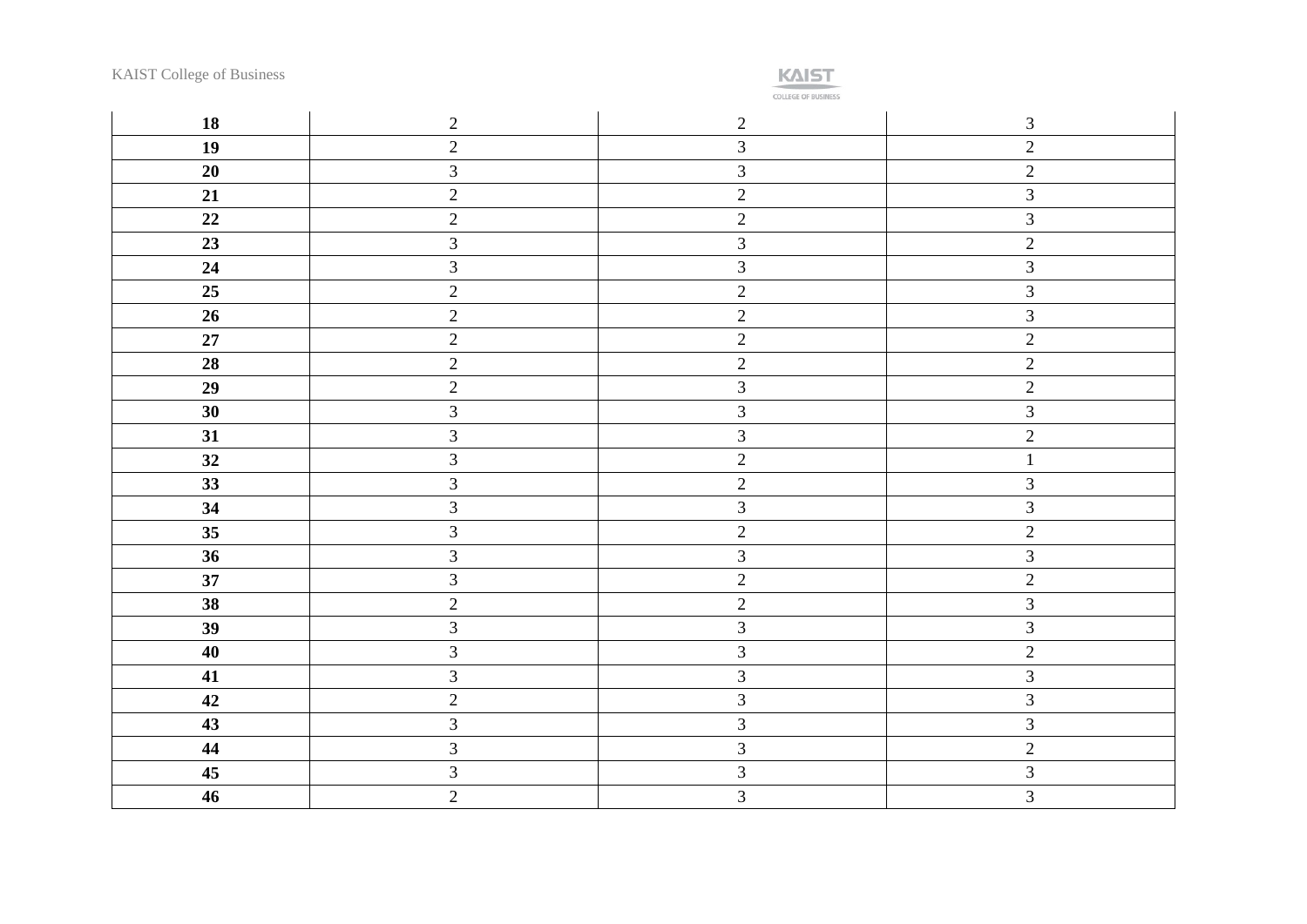| <b>KAIST College of Business</b> |          | <b>KAIST</b><br><b>COLLEGE OF BUSINESS</b> |       |  |
|----------------------------------|----------|--------------------------------------------|-------|--|
| 47                               |          |                                            |       |  |
| 48                               |          | っ                                          |       |  |
| 49                               |          | 3                                          | ി     |  |
| 50                               |          |                                            |       |  |
| # of 3 point                     | 26       | 26                                         | 32    |  |
| # of 2 point                     | 24       | 23                                         | 17    |  |
| # of 1 point                     | $\bf{0}$ |                                            |       |  |
| <b>Total Score</b>               | 126      | 125                                        | 131   |  |
| <b>Average</b>                   | 2.520    | 2.500                                      | 2.620 |  |
| <b>Total Average</b>             |          | 2.547                                      |       |  |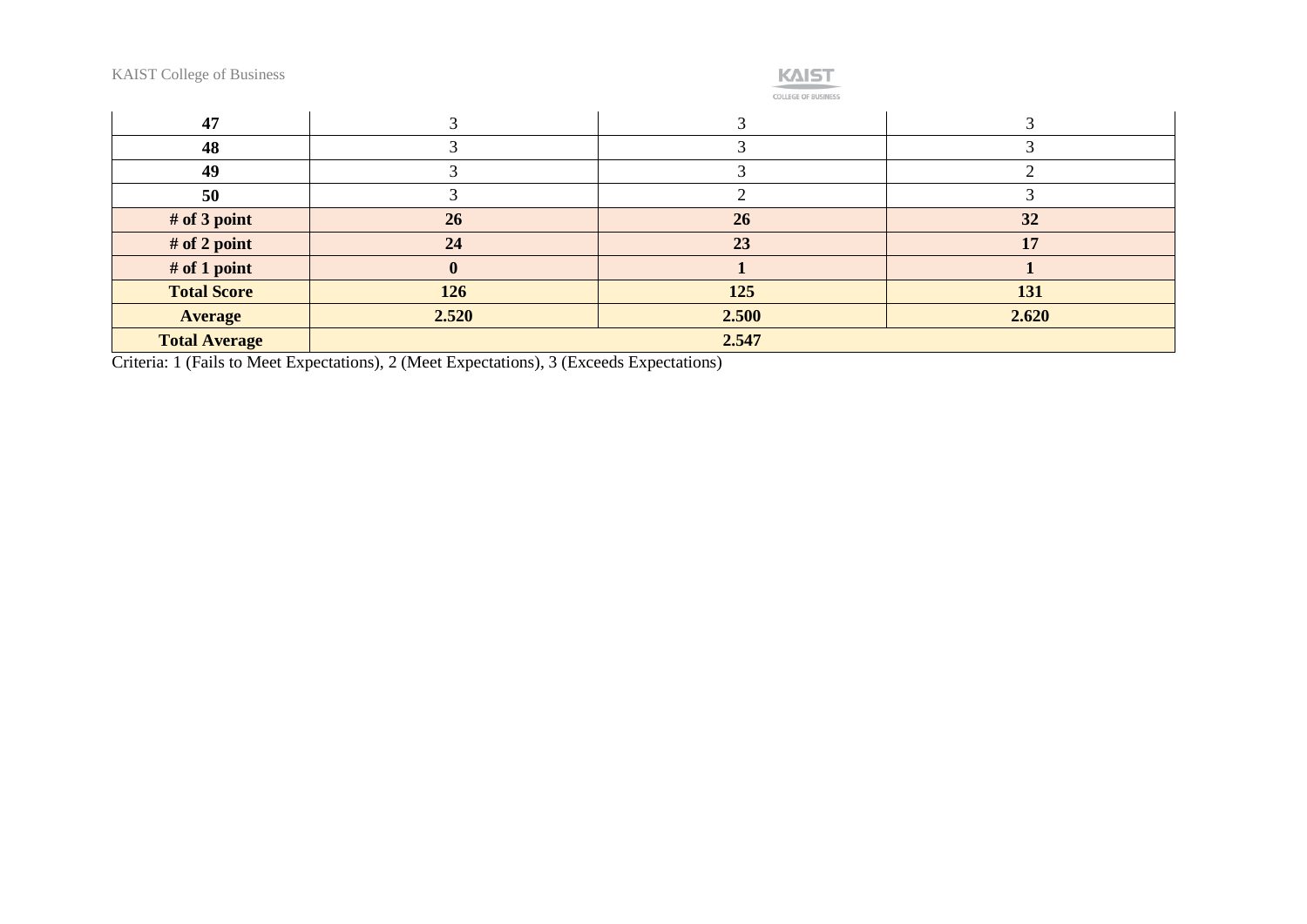

| <b>Assessment Learning Goal 4 (L4): MSB 204_Technology Management</b> |                                                                                    |                                  |                                            |  |  |  |
|-----------------------------------------------------------------------|------------------------------------------------------------------------------------|----------------------------------|--------------------------------------------|--|--|--|
|                                                                       | L4: Global Business Understanding - Students acquire global business understanding |                                  |                                            |  |  |  |
| <b>Learning Goal</b>                                                  | L41: Students will be able to identify relevant global issues and trend            |                                  |                                            |  |  |  |
| <b>Traits</b>                                                         | T1. Identification of global issues                                                | T2. Understand the global issues | <b>T3. Understand cultural differences</b> |  |  |  |
| <b>Students</b>                                                       | 23                                                                                 | 23                               | 23                                         |  |  |  |
| 1                                                                     | $\overline{2}$                                                                     | 1                                | $\overline{2}$                             |  |  |  |
| $\boldsymbol{2}$                                                      | $\overline{2}$                                                                     | 3                                | $\mathbf{2}$                               |  |  |  |
| $\overline{\mathbf{3}}$                                               | $\overline{2}$                                                                     | $\overline{2}$                   | $\mathbf{1}$                               |  |  |  |
| 4                                                                     | $\overline{2}$                                                                     | $\overline{2}$                   | $\overline{2}$                             |  |  |  |
| 5                                                                     | $\overline{2}$                                                                     | $\overline{2}$                   | $\mathbf{2}$                               |  |  |  |
| 6                                                                     | $\overline{2}$                                                                     | $\overline{2}$                   | $\sqrt{2}$                                 |  |  |  |
| 7                                                                     | $\overline{2}$                                                                     | 3                                | $\sqrt{2}$                                 |  |  |  |
| 8                                                                     | $\overline{2}$                                                                     |                                  | $\mathbf{2}$                               |  |  |  |
| 9                                                                     | $\overline{2}$                                                                     | $\sqrt{2}$                       | $\overline{2}$                             |  |  |  |
| 10                                                                    |                                                                                    | 1                                | $\mathbf{1}$                               |  |  |  |
| 11                                                                    | $\overline{2}$                                                                     | 3                                | $\mathbf{2}$                               |  |  |  |
| 12                                                                    | $\overline{2}$                                                                     | $\overline{2}$                   | $\mathbf{1}$                               |  |  |  |
| 13                                                                    | 3                                                                                  | $\sqrt{2}$                       | 3                                          |  |  |  |
| 14                                                                    | 3                                                                                  | $\overline{3}$                   | 3                                          |  |  |  |
| 15                                                                    | 3                                                                                  | 3                                | 3                                          |  |  |  |
| 16                                                                    | $\overline{2}$                                                                     | $\overline{2}$                   | $\mathbf{1}$                               |  |  |  |
| 17                                                                    | $\overline{2}$                                                                     | $\overline{2}$                   | $\overline{2}$                             |  |  |  |
| 18                                                                    | $\overline{3}$                                                                     | $\overline{3}$                   | 3                                          |  |  |  |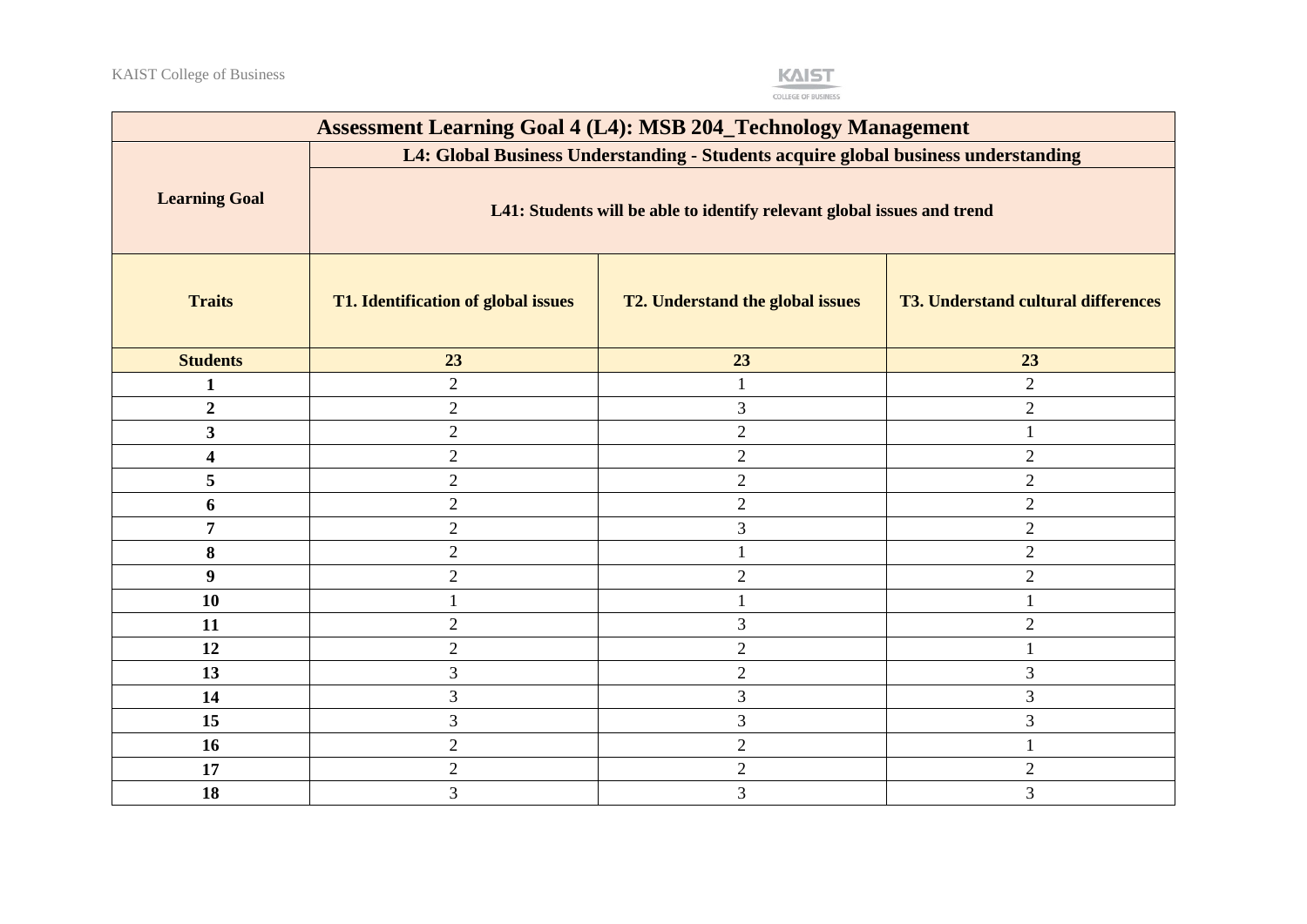| <b>KAIST College of Business</b> |  |
|----------------------------------|--|
|----------------------------------|--|

|  | _______ |  |
|--|---------|--|

**COLLEGE OF BUSINESS** 

| 19                   |       |       |       |
|----------------------|-------|-------|-------|
| 20                   |       |       |       |
| 21                   |       |       |       |
| 22                   |       |       |       |
| 23                   |       |       |       |
| # of 3 point         |       |       |       |
| # of 2 point         | 17    | 12    | 12    |
| # of 1 point         |       |       |       |
| <b>Total Score</b>   | 50    | 49    | 45    |
| <b>Average</b>       | 2.174 | 2.130 | 1.957 |
| <b>Total Average</b> |       | 2.087 |       |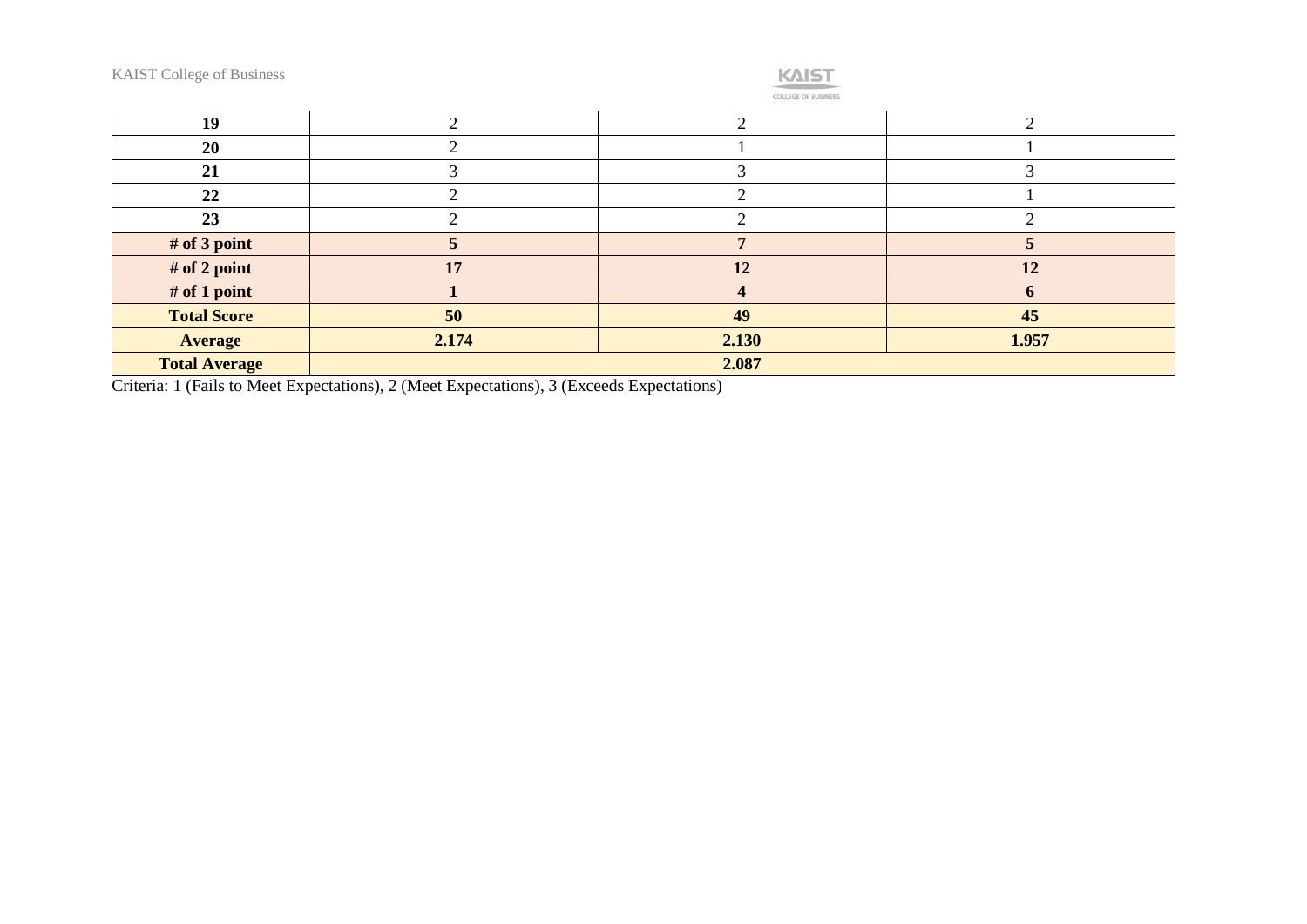

| <b>Assessment Learning Goal 4 (L4): MSB 204_Technology Management</b> |                                                                                                                               |                                                                       |  |
|-----------------------------------------------------------------------|-------------------------------------------------------------------------------------------------------------------------------|-----------------------------------------------------------------------|--|
|                                                                       | L4: Global Business Understanding - Students acquire global business understanding                                            |                                                                       |  |
| <b>Learning Goal</b>                                                  | L42: Students will be able to understand the impact of the global environments on business and technology<br>issues and trend |                                                                       |  |
| <b>Traits</b>                                                         | T1. Knowledge of global issues in Business/Economic &<br><b>Technology</b>                                                    | T2. Understand the impact of global business and<br>technology issues |  |
| <b>Students</b>                                                       | 23                                                                                                                            | 23                                                                    |  |
| $\mathbf{1}$                                                          | $\overline{2}$                                                                                                                | $\overline{2}$                                                        |  |
| $\boldsymbol{2}$                                                      | $\overline{2}$                                                                                                                | $\overline{2}$                                                        |  |
| 3                                                                     |                                                                                                                               | $\overline{2}$                                                        |  |
| $\overline{\mathbf{4}}$                                               | $\overline{2}$                                                                                                                | $\overline{2}$                                                        |  |
| 5                                                                     | $\sqrt{2}$                                                                                                                    | $\overline{2}$                                                        |  |
| 6                                                                     | $\overline{2}$                                                                                                                | $\overline{3}$                                                        |  |
| 7                                                                     | $\overline{2}$                                                                                                                | $\overline{2}$                                                        |  |
| 8                                                                     | $\overline{2}$                                                                                                                | $\overline{2}$                                                        |  |
| 9                                                                     | $\overline{2}$                                                                                                                | $\overline{2}$                                                        |  |
| 10                                                                    |                                                                                                                               |                                                                       |  |
| 11                                                                    | $\overline{2}$                                                                                                                | $\overline{2}$                                                        |  |
| 12                                                                    |                                                                                                                               |                                                                       |  |
| 13                                                                    | $\mathfrak{Z}$                                                                                                                | 3                                                                     |  |
| 14                                                                    | 3                                                                                                                             | 3                                                                     |  |
| 15                                                                    | 3                                                                                                                             | 3                                                                     |  |
| 16                                                                    | $\sqrt{2}$                                                                                                                    | $\overline{2}$                                                        |  |
| 17                                                                    | $\sqrt{2}$                                                                                                                    | $\overline{2}$                                                        |  |
| 18                                                                    | $\overline{2}$                                                                                                                | 3                                                                     |  |